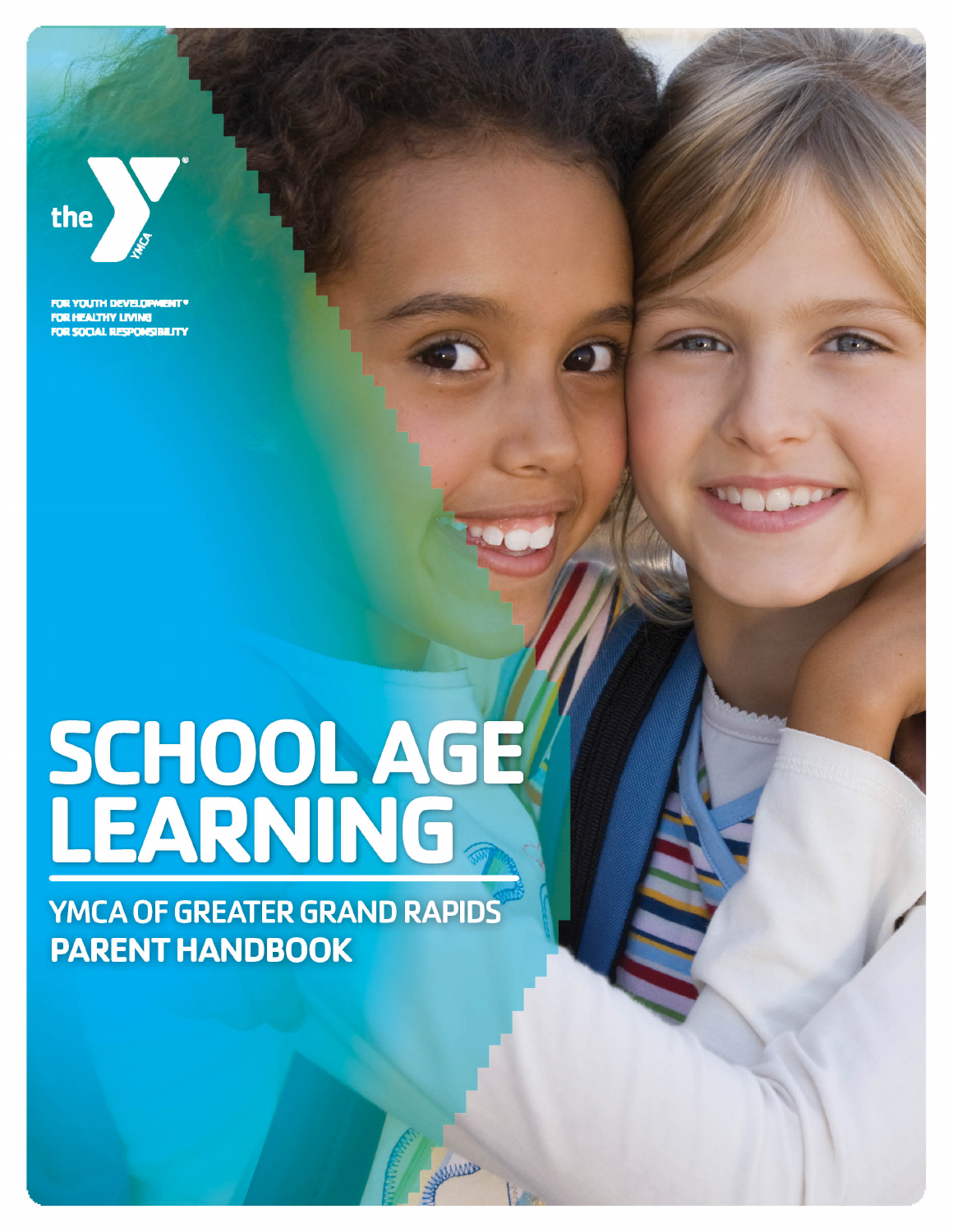

# Table of Contents

| Youth Development: Empowering Young People to Reach Their Full Potential5          |  |
|------------------------------------------------------------------------------------|--|
|                                                                                    |  |
| Social Responsibility: Providing Support and Inspiring Action in our Communities 5 |  |
|                                                                                    |  |
|                                                                                    |  |
|                                                                                    |  |
|                                                                                    |  |
|                                                                                    |  |
|                                                                                    |  |
|                                                                                    |  |
|                                                                                    |  |
|                                                                                    |  |
|                                                                                    |  |
|                                                                                    |  |
|                                                                                    |  |
|                                                                                    |  |
|                                                                                    |  |
|                                                                                    |  |
|                                                                                    |  |
|                                                                                    |  |
|                                                                                    |  |
|                                                                                    |  |
|                                                                                    |  |
|                                                                                    |  |
|                                                                                    |  |
|                                                                                    |  |
|                                                                                    |  |
|                                                                                    |  |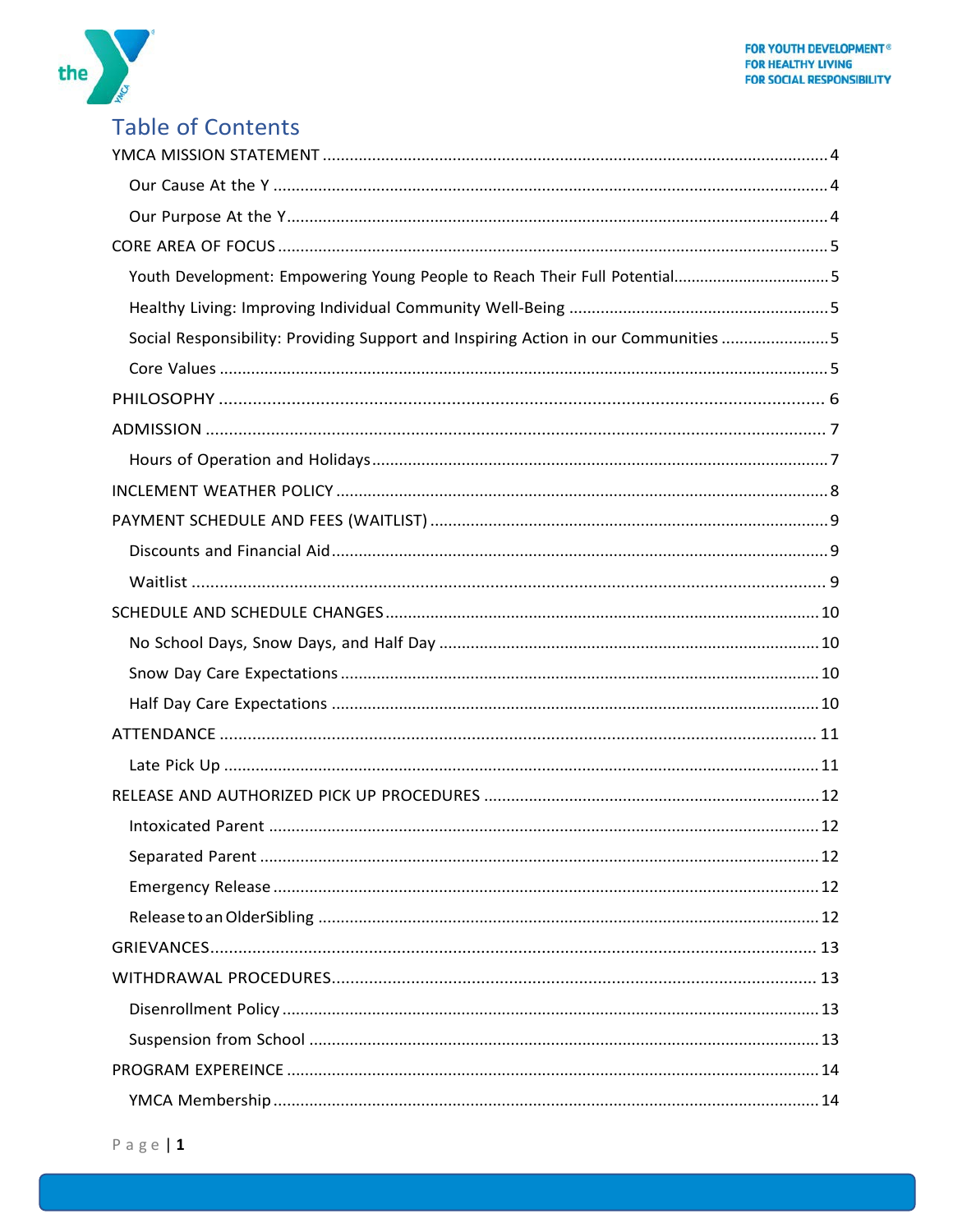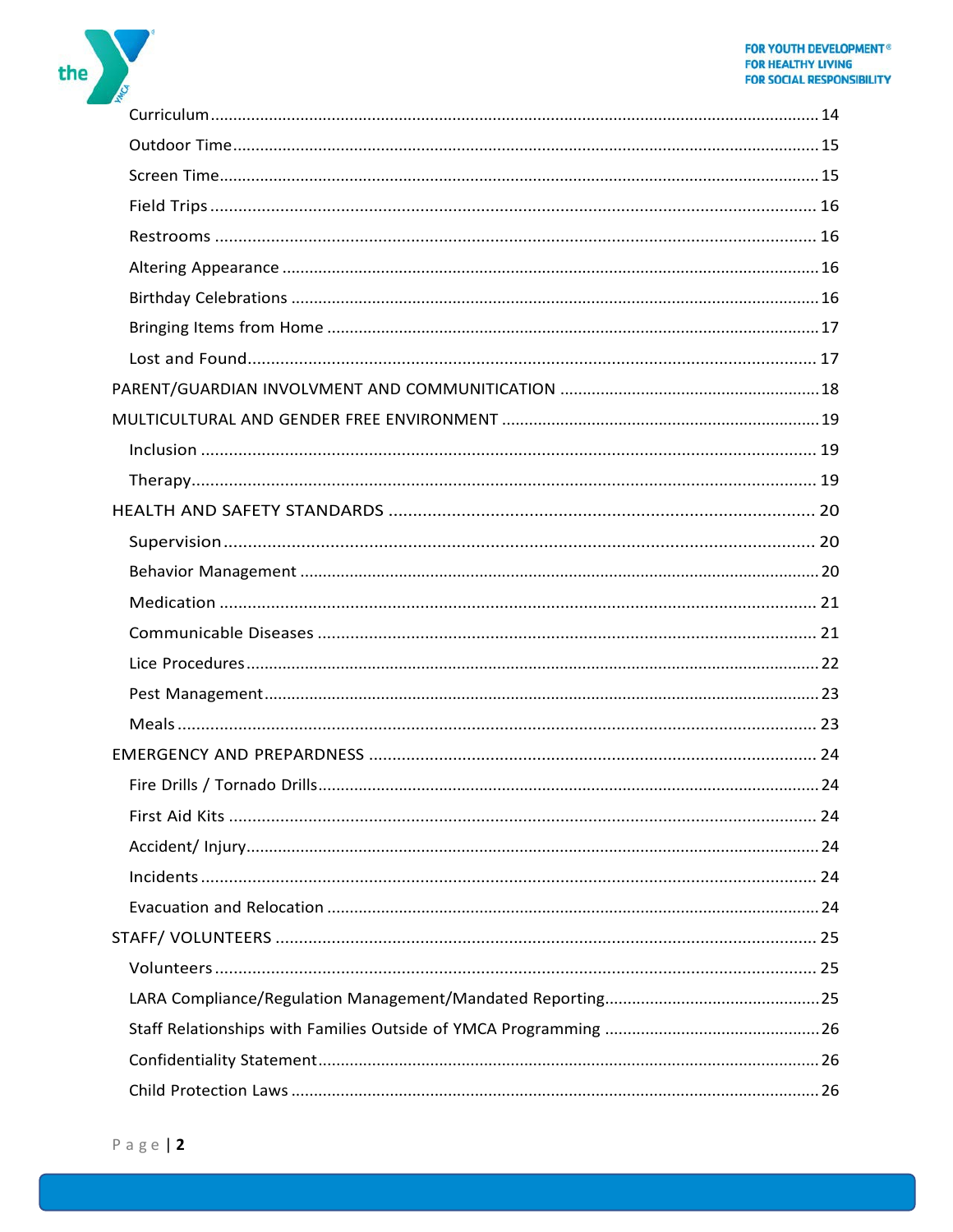

# **WELCOME TO THE YMCA OF GREATER GRAND RAPIDS BEFORE AND AFTER SCHOOL PROGRAMS**

Dear Parents,

Welcome to the YMCA of Greater Grand Rapids School Age Before and/or After School Programs. We are committed to providing your child with a safe, enriching program experience that incorporates the YMCA core values of Caring, Honesty, Respect, Responsibility, and Inclusion. We are honored that you have become a part of the YMCA family. We share a small amount of your child's life and are privileged to be given the opportunity. Our goal is to impact our students' lives educationally, emotionally and socially so they are provided with a strong foundation for their educational career. We look forward to working as a family to help each child reach goals that are set for them throughout their time at YMCA Programs. We strive not only to provide a challenging academic program but a secure, personal environment of care to each individual student. We hope that we can exceed all our families' expectations and want to take this time to personally welcome your family to The YMCA of Greater Grand Rapids.

You have made a great investment in your child's future! YMCA Youth Development Leadership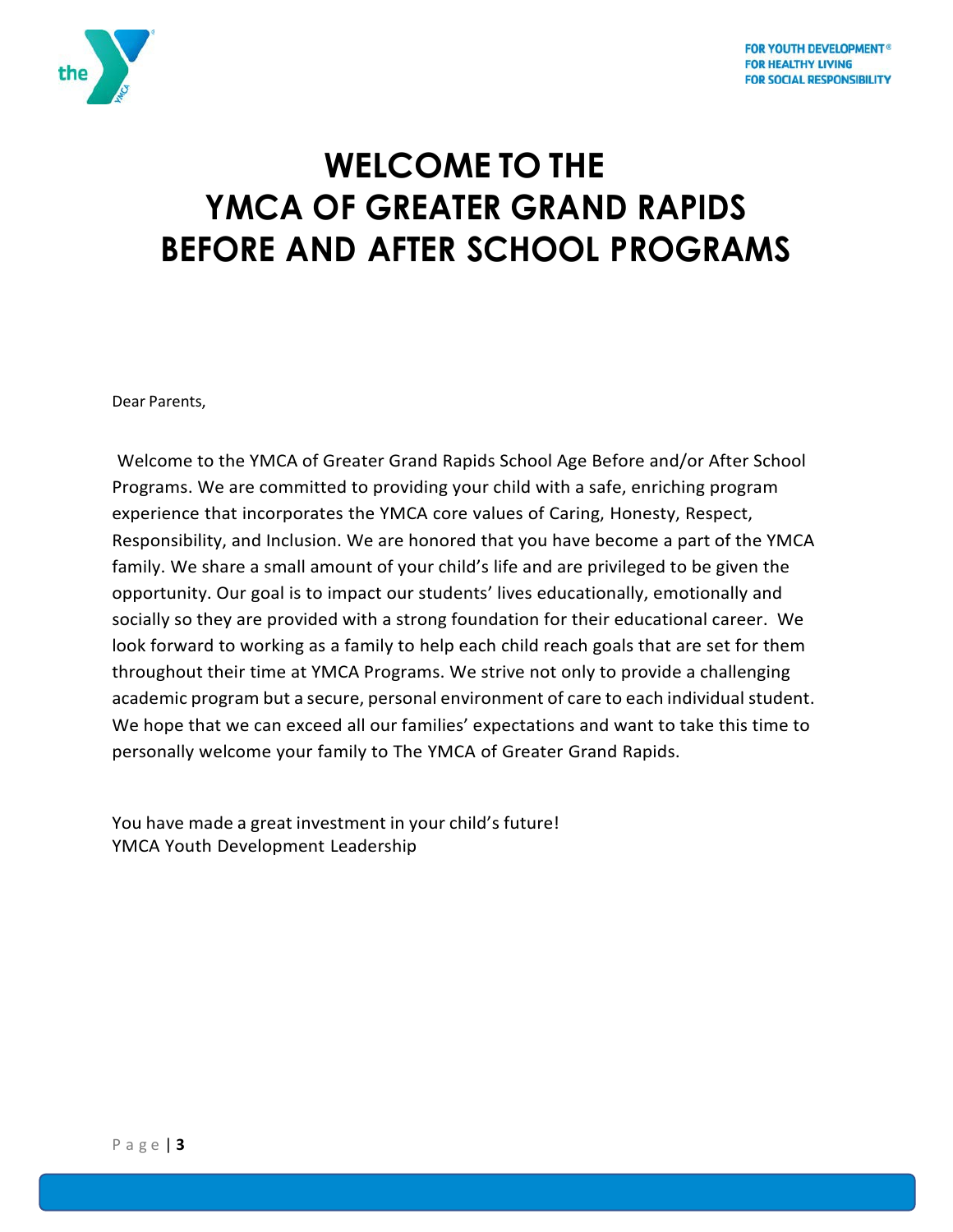

<span id="page-4-3"></span>This parent handbook provides valuable information about your child's activities, the program's philosophy, policies, and general information about our program. Families should be looking at this together prior to a child's admission to the program. Any questions parents may have regarding this handbook are to be referred to the program director.

# <span id="page-4-0"></span>**YMCA MISSION STATEMENT**

Guided by our Christian principles, we strengthen the spirit, mind, and body of all individuals.

The YMCA opens its doors to anyone, regardless of race, gender and religion or socioeconomic background, and we are committed to serving everyone who comes in. As a result, we look to meet each person where they are, including providing opportunities for financial assistance.

### <span id="page-4-1"></span>Our Cause At the Y

Strengthening community is our cause. We believe that positive, lasting personal and social change can only come about when we all work together to invest in our kids, our health and our neighbors. That is why we focus our work on three areas of focus, known as Pillars:

- Youth Development: Empowering young people to reach their full potential
- Healthy Living: Improving individual and community well-being
- Social Responsibility: Providing support and inspiring action in our communities.

### <span id="page-4-2"></span>Our Purpose At the Y

Our purpose is to be the most impactful convener of community resources focused on helping all youth and adults succeed and be their best selves.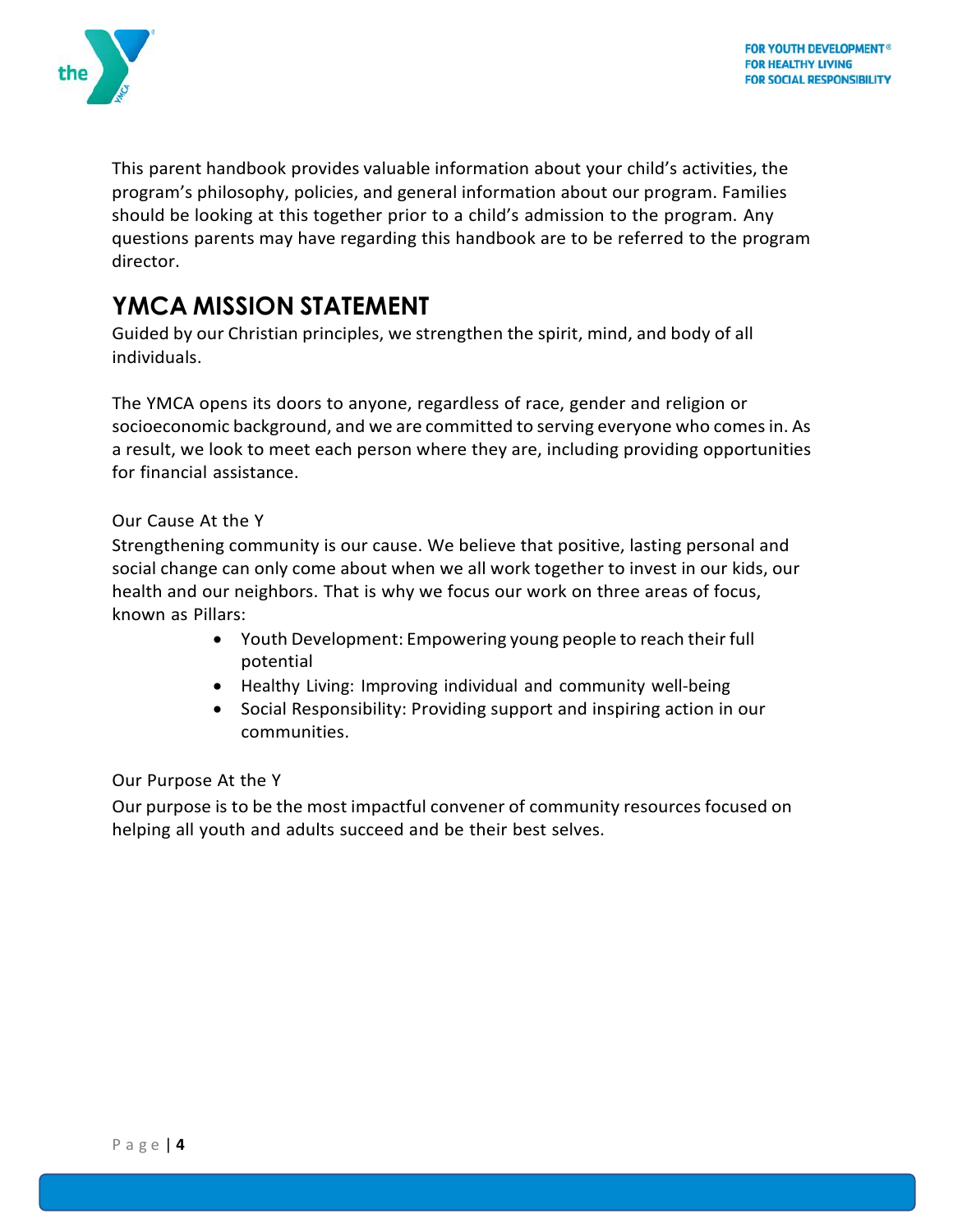

# <span id="page-5-0"></span>**CORE AREA OF FOCUS**

Youth Development: Empowering young people to reach their full potential The objective of the YMCA of Greater Grand Rapids Youth Development Programs is to substantially increase our capacity to prepare children for school and to support their year-round success. We are developing evidence-based Early Learning, Out-of-School Time Learning and Summer Learning Loss Prevention curriculums to improve the academic outcomes of every child and teen in our care. Our new programming aligns the Y's strengths with key educational milestones: being ready to learn for kindergarten, reading at grade level and being academically on track in elementary school, middle school and high school.

<span id="page-5-1"></span>Healthy Living: Improving individual and community well-being

The objective of the YMCA of Greater Grand Rapids Healthy Living Pillar is to improve lifestyle health and health outcomes in West Michigan. The Y will help lead the transformation of health from a system largely focused on treatment of illnesses to a collaborative community approach that elevates well-being, prevention, and health maintenance. Our programming aligns with Y's strengths with key health and wellness milestones: achieving personal health and well-being goals, emphasizing prevention for all people including those at-risk or reclaiming health, and healthy choices are easy, accessible and affordable for all.

<span id="page-5-2"></span>Social Responsibility: Providing support and inspiring action in our communities The objective of the YMCA of Greater Grand Rapids Social Responsibility Pillar is to foster connectedness, strengthen support networks, and encourage investment in our communities. The Y will activate resources and engage people from diverse populations and perspectives for individual and collective action. Our programming aligns with the Y's strengths and seeks to address critical social issues affecting our communities. We seek to ensure diverse, underserved and isolated communities feel supported by the Y, people give their time, talent and treasure in support of community needs, and our Y convenes and collaborates to develop local, state and national solutions that address key issues facing our communities.

### <span id="page-5-3"></span>Core Values

The YMCA partners with families to instill our mission and values in every person. Therefore, it is important for every staff member to know the mission of the YMCA, as well as the 5 core values, Honesty - Respect – Caring – Responsibility - Inclusion.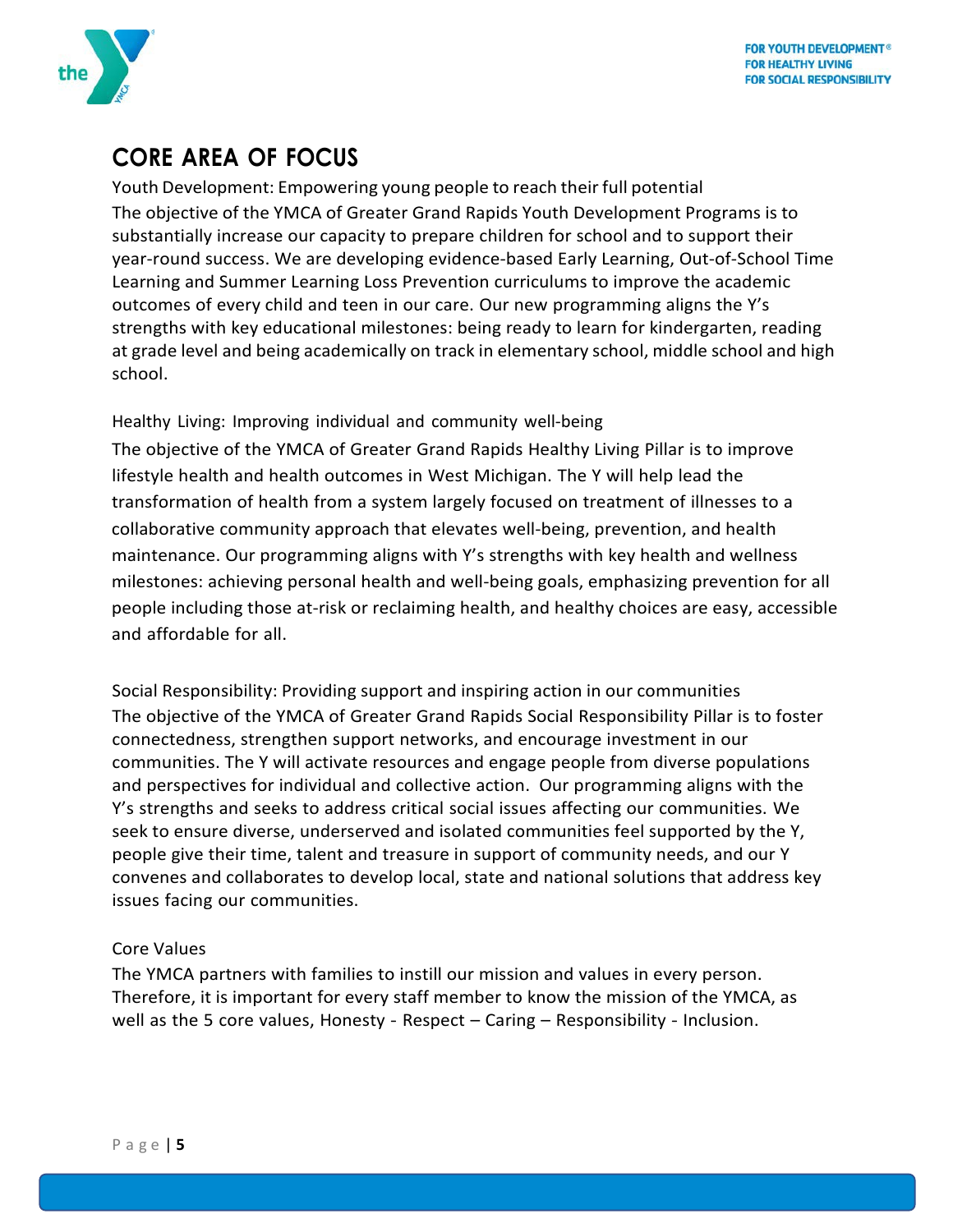

# <span id="page-6-0"></span>**PHILOSOPHY**

The YMCA Before and After School Program is geared to the individual needs of children. Each room provides a play centered environment with a wide range of materials and developmentally appropriate activities, which allow children to manipulate, discover, explore, make choices, and create according to their interests. Each child is recognized and valued as a unique individual with a capacity for growth and development. Through group and individual activities, each child is encouraged to develop emotionally, socially, creatively, and intellectually, at his/her own rate.

Our definition of quality is formed from the YMCA using standards established by the Michigan Department of Education, YMCA of the USA, the National Afterschool Association, and most importantly the needs of the individual children and parents we serve.

The essential component of our program is our staff. Staff are trained in growth and development and set age appropriate expectations. Staff guide and direct children with warmth, concern, acceptance, approval, and respect enabling children to develop a strong, positive self-concept. A warm responsive atmosphere is provided to foster a sense of trust and autonomy, as well as to encourage cooperation, communication and respect for others.

The YMCA believes strongly that quality child programming is only possible when parents are involved in the makeup of the program, directly or indirectly. A variety of options are available for parents to participate in some way.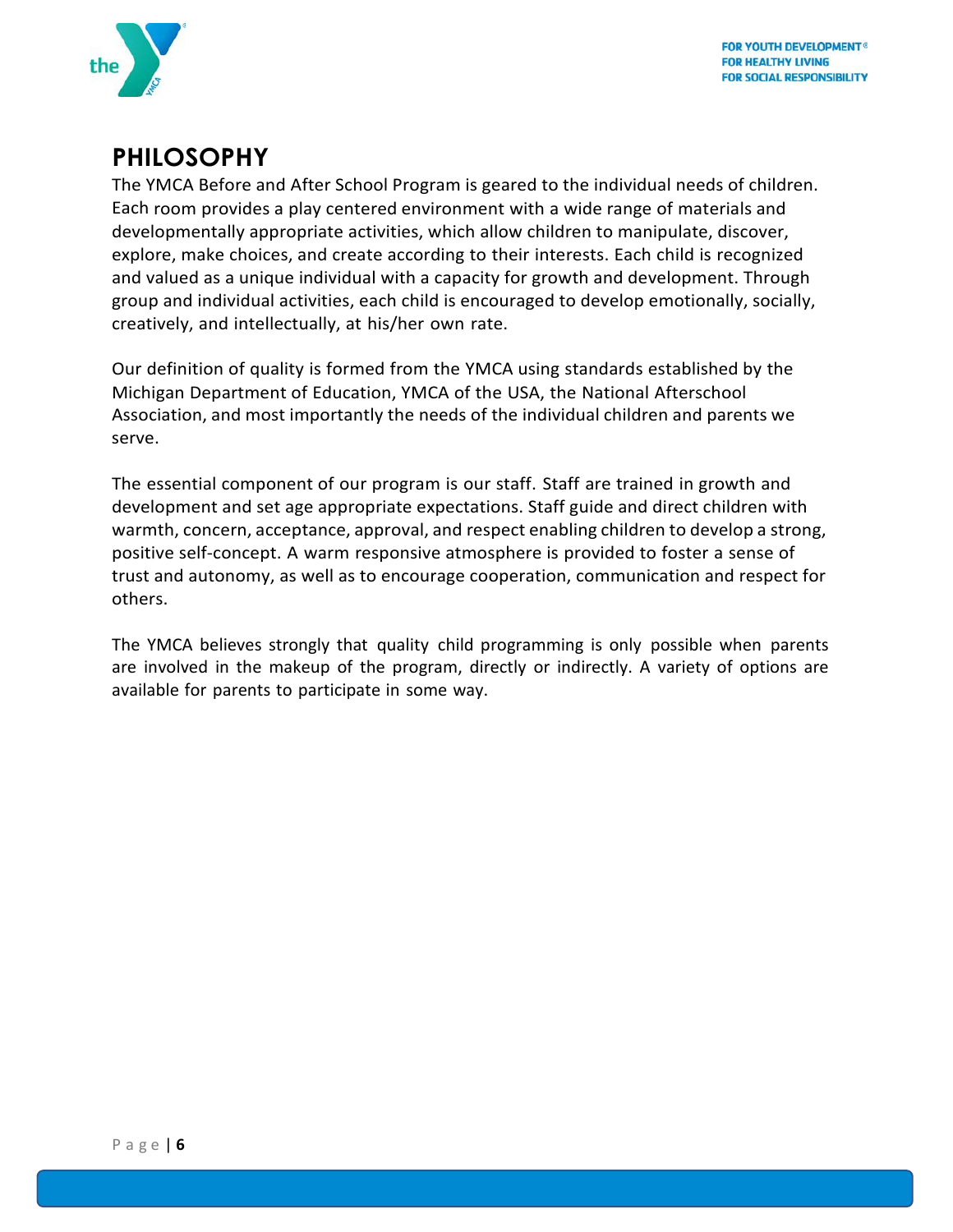

# <span id="page-7-0"></span>**ADMISSION**

Parents may enroll their children in either a full-time or part-time basis, depending on the availability of the program. Children will be enrolled on a first come first serve basis, regardless of nationality, race, gender or creed. Full-time enrollment will be considered first, over part-time.

Before a child can begin attending the program, it is mandatory that the program have the following items:

- Online registration
- Online enrollment packet
- Food program enrollment form and income eligibility statement (if applicable)

### <span id="page-7-1"></span>Hours of Operation and Holidays

The YMCA Before and After school programs will be open Monday through Friday. We work in partnership with our school locations, this means there may be times when we close programming in alignment with the decision of the school. This typically occurs whenever there is an immediate concern for the staff and children in the program. In these cases, the YMCA will make every effort to communicate this information with as much notice as possible. Additionally, in the case of an unexpected closure the YMCA will not be responsible for refunds, the Chief Operating Officer of the YMCA will reserve the right to make any changes to this policy per the situation. In the event of severe weather, closings will be posted via TV broadcastings, media websites and the YMCA website (www.grymca.org). Tuition remains the same, regardless if the program closes for any unforeseen circumstances (severe weather, power outage, as examples).

The program will be closed on the following days: Memorial Day Independence Day Labor Day Thanksgiving Day Friday after Thanksgiving Professional Development Day (30-day notice)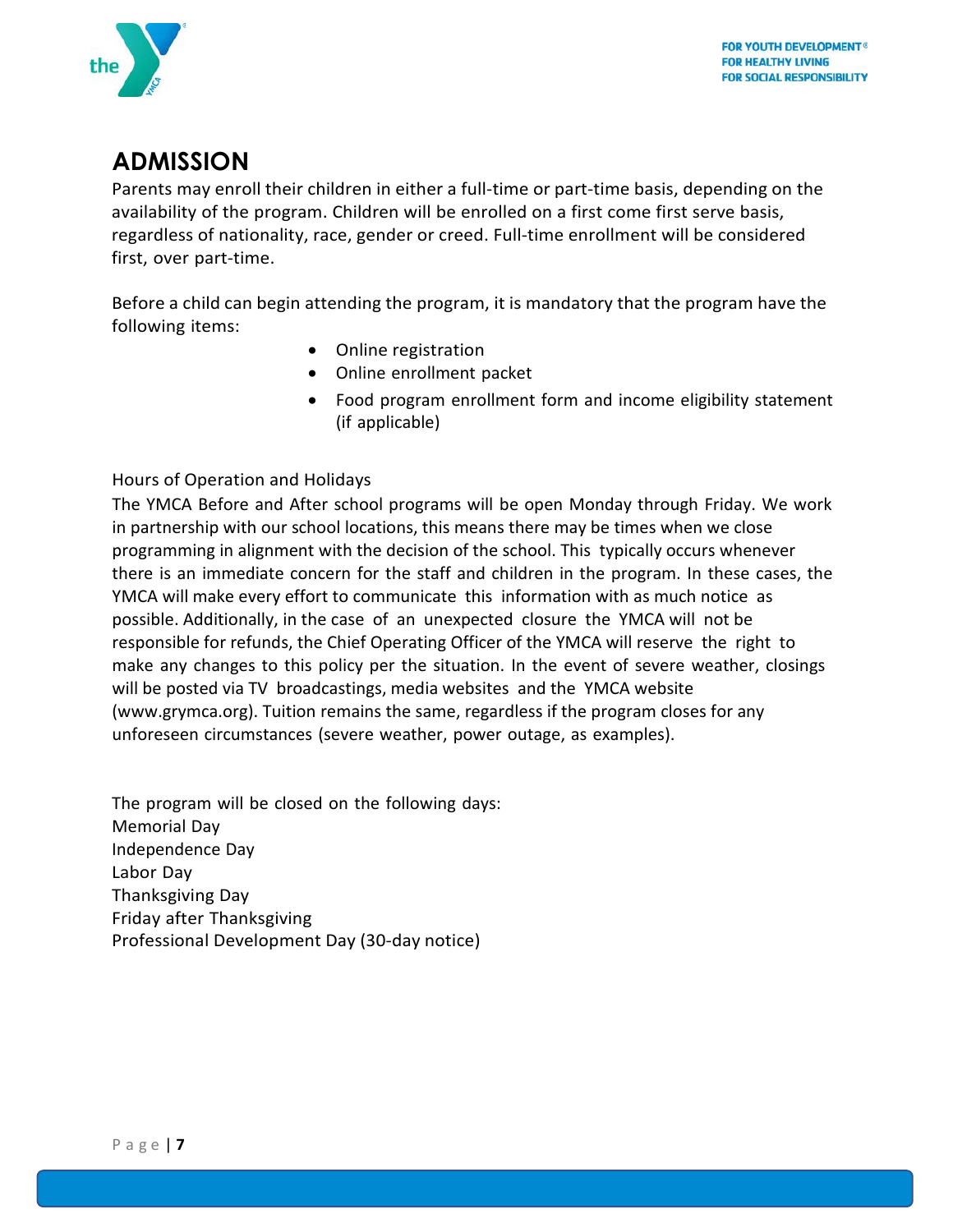

# <span id="page-8-0"></span>**INCLEMENT WEATHER POLICY**

The Y will be open normal hours at our before and after school sites to serve our members and community who need care during inclement weather. The Y believes childcare program participants rely on the services of the Y, especially for employment purposes, and participate at their own risk.

School Age programs located in school buildings will typically remain open even if the school day is canceled by the district.

- In the event a school age program closes mid-day, families will be notified and given one (1) hour from the time the decision has been made, or unless otherwise noted, to pick up their child.
- If a situation arises when school is dismissed for a storm moving in, the Y reserves the right to cancel the off-site school-age program as approved by the YMCA Senior Leadership
- Child Care Staff will contact parents of facility/program closure. If appropriate, closure will be included on the Y's social media and GRAIL (TV/Radio) communications.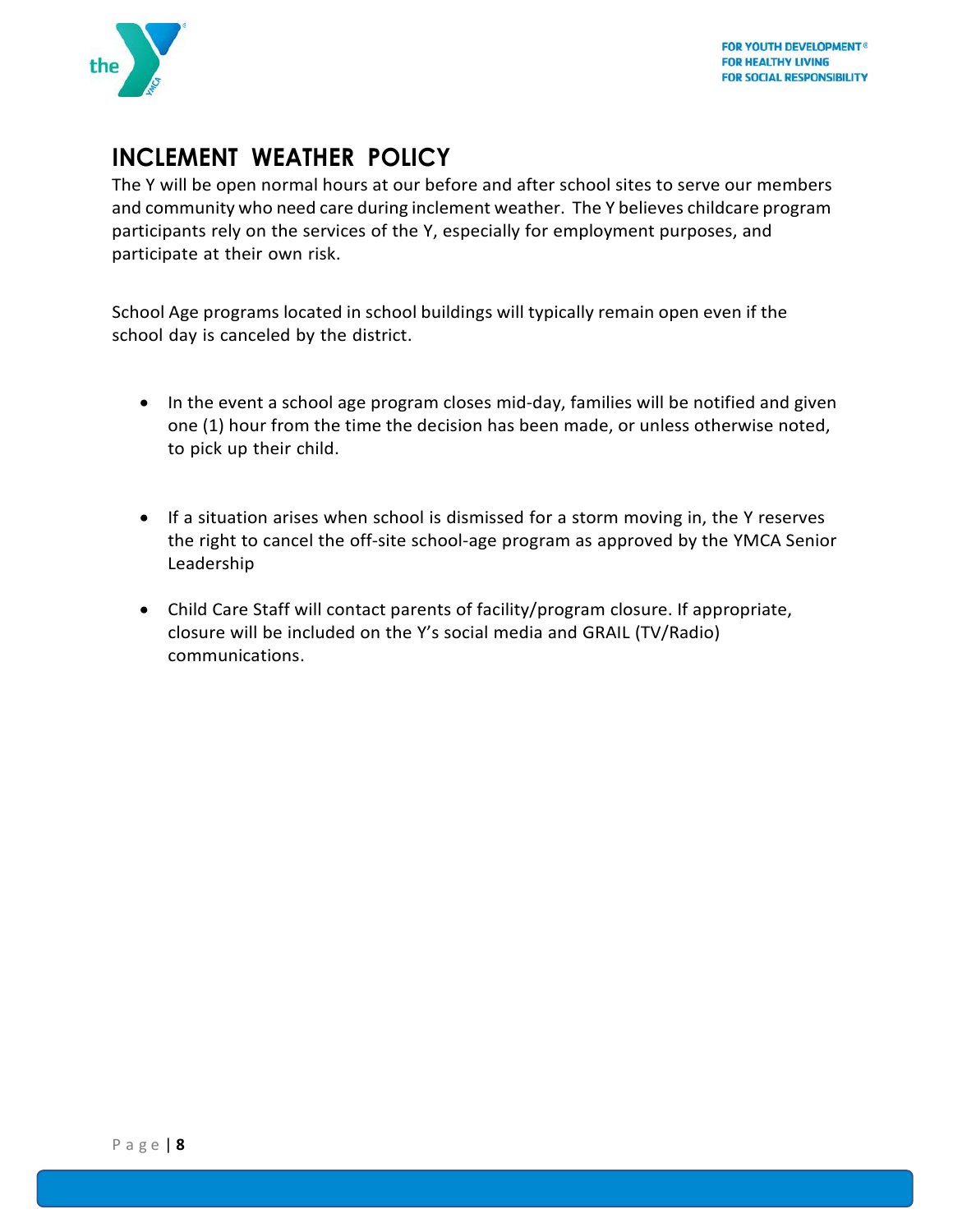

# <span id="page-9-0"></span>**PAYMENT SCHEDULE AND FEES (WAITLIST)**

Parents will be informed of their tuition payments, and payment due dates upon enrollment. The YMCA reserves the right to change tuition only after a minimum of two weeks' notice has been given to parents. Billing will occur according to the payment schedule you received at the time of enrollment. all funds are expected to be available on the designated draft date. If for any reason they are not available, the account will be charged a \$10 late payment fee. Three consecutive weeks of nonpayment may result in termination of enrollment. We will make every effort to work with our families in the case of challenge/hardship; families should communicate with their Directors as early as possible to explore possible solutions. Failure to keep your account current is grounds for disenrollment of your child

### <span id="page-9-1"></span>Discounts and Financial Aid

We know that providing the best quality care for your child represents a financial commitment. Just as our community is full of diversity, this program has a rich diversity of families including economic diversity. The Y has scholarships available through its annual campaign to help reduce tuition. If interested in applying for assistance, please see your program director for the application. In addition, the Y also accepts childcare subsidy payments through the Department of Human Services, however, most subsidies do not cover all our tuition costs. Parents are responsible for all co-pays that they will incur for their child's tuition. Parents are also responsible for filling out all necessary paperwork to keep their subsidy current. If for some reason the parent loses their subsidy, the parent is responsible for the full payment of tuition.

We offer a 5% sibling discount, which is applied to the oldest child in attendance.

### <span id="page-9-2"></span>Waitlist

Locations offering a waitlist have a weekly holding fee of two (2) days per child per week. This would also apply in cases where the child will not be attending the program for a period, over several months, but the family is interested in holding their spot.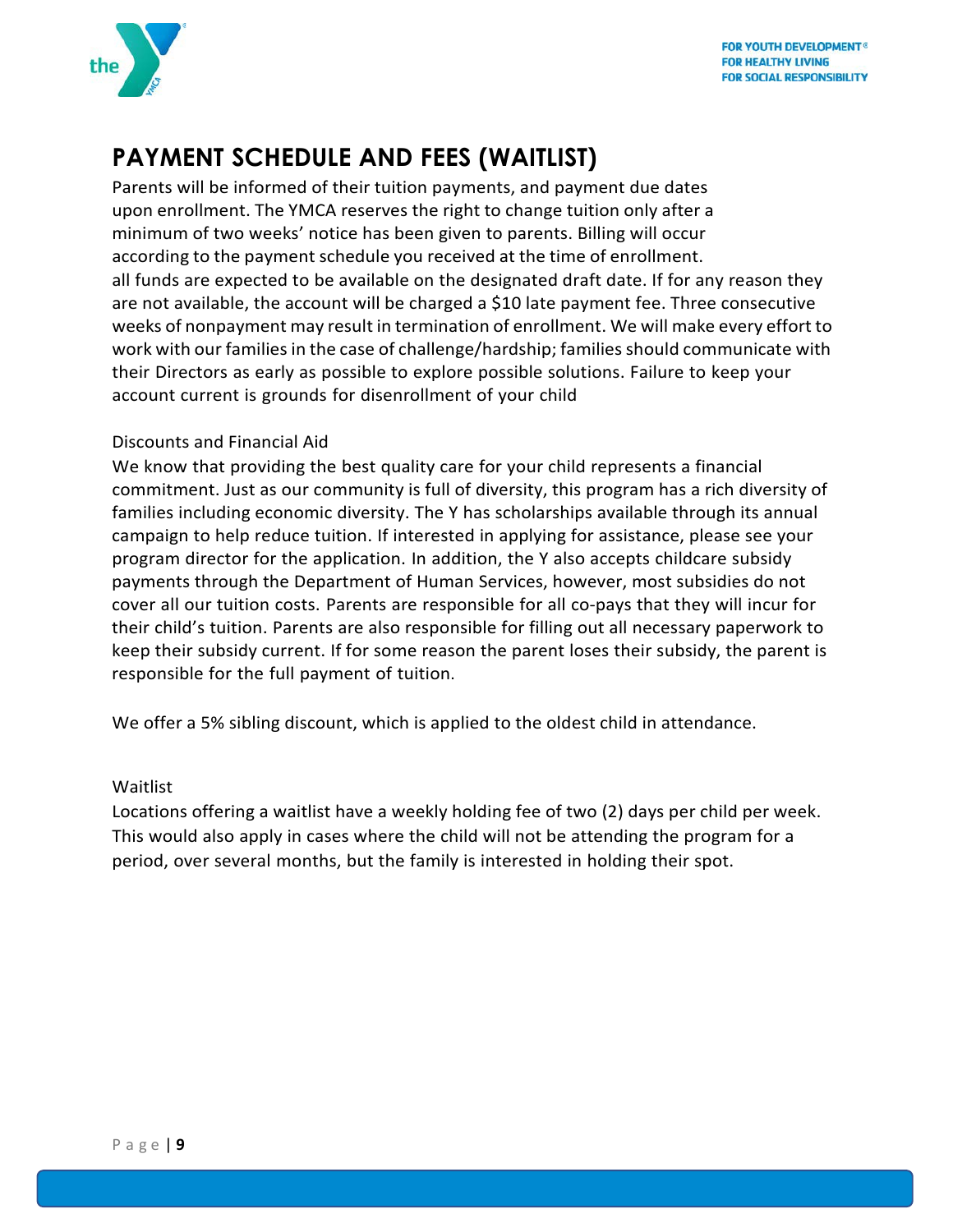

# <span id="page-10-0"></span>**SCHEDULE AND SCHEDULE CHANGES**

We understand things change and there may be a need to adjust your child's attendance schedule. Part-time families may add additional days if space is available. We require at least two weeks' notice to make the appropriate adjustments, scheduled changes must also be done in writing and sent to the Director of the program. To ensure we are being cognizant of our required ratios, we need adequate time to assess the staffing and ratio needs of the program. Every effort will be made to accommodate schedule changes.

We do not deduct absences or holidays from your fee. Your fee pays for direct operational costs. When you enroll and sign up for specific days, you are reserving the time, space, staff, and provisions for your child, whether he/she attends or not.

<span id="page-10-1"></span>No School Days, Snow Days, and Half Day

Programs can offer full day care in the case school is closed for weather or planned no school days. Participants must pre-register for half-days, no school days and snow day care.

<span id="page-10-2"></span>Snow Day Care Expectations:

- Children must come with a lunch prepared which is mindful of our peanut free zone if lunch is not provided.
- Children must come in appropriate attire which keeps them warm and able to participate in all activities.
- Program ages are 5-12
- Program space is limited, and all registration packets must be reviewed by the program leads. Program leads have a required 72-hour review, meaning we have the right to refuse any late registration.
- Snow days are subject to cancellation per the compliance and safety of the staff.

<span id="page-10-3"></span>Half Day Care Expectations:

- Sign-ups for half day care will be available no later than 30 days prior to the targeted half day. The sign must be attached to a memo detailing the sign up and cancellation process.
- Parents are required to sign up at least 14 days prior. Branches must work with their leadership teams to determine the appropriate threshold for remaining open.
- If there is a determination that not enough attendees are coming, programs will share this information no later than 14 days prior to the targeted half day.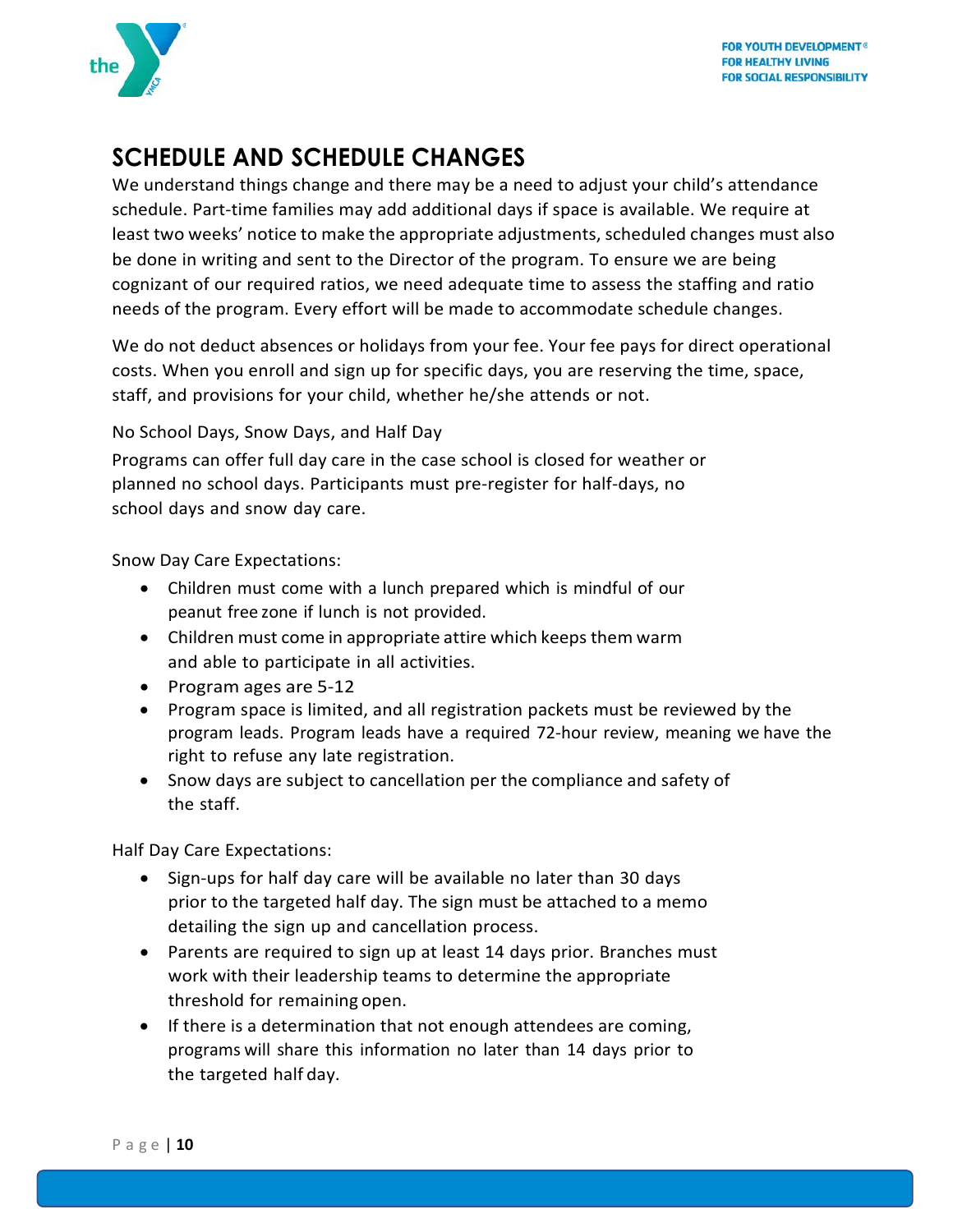

# <span id="page-11-0"></span>**ATTENDANCE**

Each child will be signed into the program after school by the YMCA staff. If the child is to be absent, a phone call or note must reach the school age program before program time. If a child is found to be absent from the program, the following steps will be taken:

- YMCA staff will check with the school office to see if the child was absent from the school day or went home early
- YMCA staff will contact every number on the child's information card (including emergency numbers) in attempt to verify if the child will not be attending the YMCA program that day
	- o Contact the child's parent(s) to confirm attendance for that day (*verbal contact will be the first line of communication; a follow up text may be sent after initiating verbal contact*).
	- $\circ$  A parent or guardian will be contacted first and if contact is not made, staff will move onto the child's emergency contact.
		- **If unable to reach a parent or emergency contact, staff will notify** Assistant Director/Multi-Site Coordinators immediately following.
		- Assistant Director/Multi-Site Coordinators will take over contacting the parent(s) and/or emergency contacts.

If a child is altering their schedule for extracurricular activities at school or a school function, the parent/guardian must provide a signed permission slip, we will charge a holding fee that is 50% of tuition while they are not attending.

### <span id="page-11-1"></span>Late Pick Up

In the case of late pickups, the staff are trained to handle the circumstance by following the steps detailed below:

- All attempts will be made to contact the parents by phone.
- After 15 minutes, the emergency contact person will be contacted.
- After 60 minutes, with no contact from parent or emergency contact, Child Protective Services will be called.

Should an emergency arise causing the delay in pick up, please notify the program site as soon as possible and specify an expected time of pick up so the site staff have an opportunity to plan accordingly.

Late pickups do require an additional charge of \$1 per each minute; the parent will also be required to sign a late pickup notice upon arrival.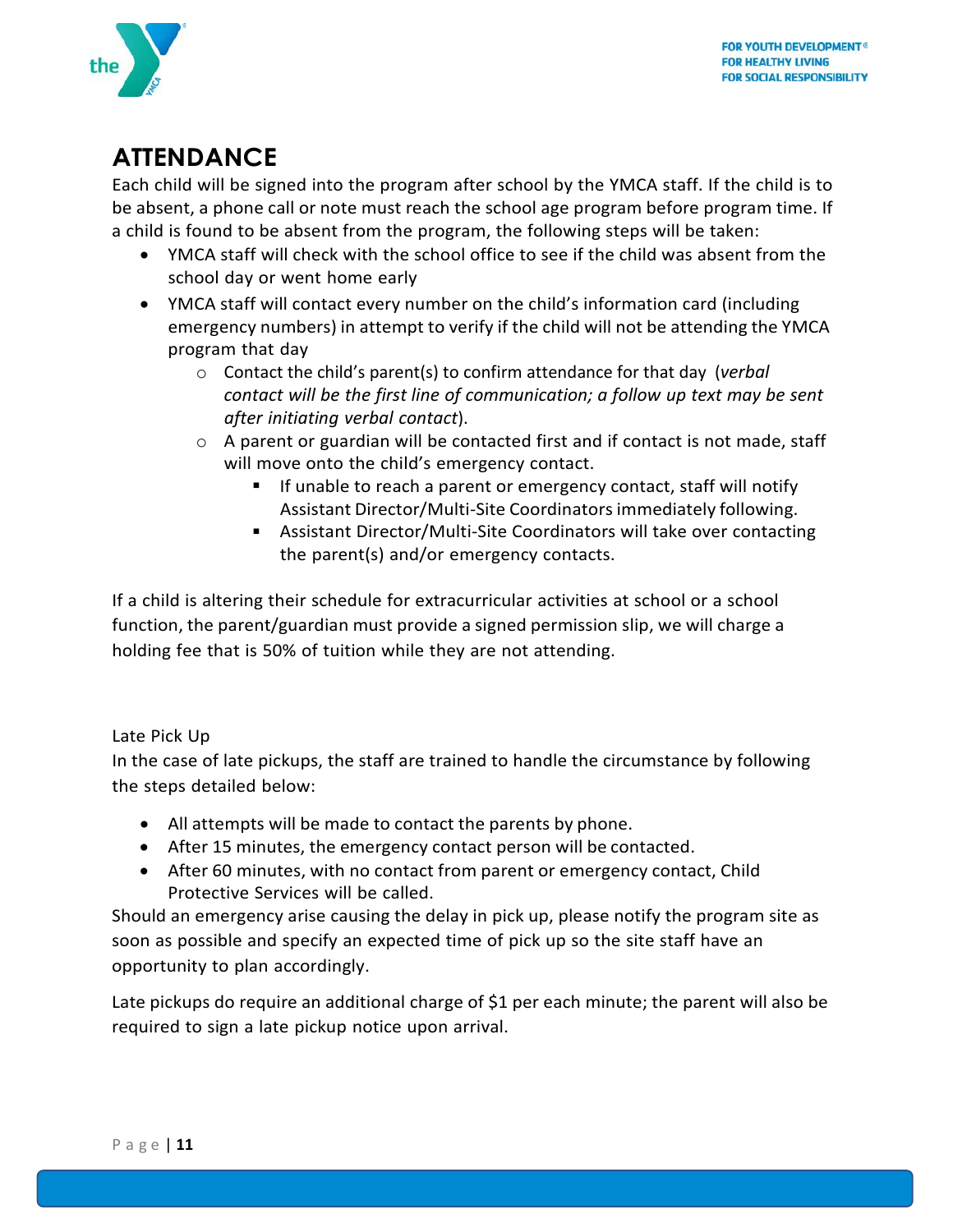

# <span id="page-12-0"></span>**RELEASE AND AUTHORIZED PICK UP PROCEDURES**

Children will only be released to the parties whose information was included in the enrollment packet. If there is an immediate need to authorize a different pick up, this notification should come in the form of written communication (if the information cannot be provided in writing a call to the Program Director or Site Coordinator will serve as notification). A child shall be released to either parent unless a court order prohibits release to a parent. A copy of the order specified is to be kept on file at the program. The YMCA staff are trained and required to address the following circumstances in the manner detailed below:

### <span id="page-12-1"></span>Intoxicated Parent

If a parent arrives at the school age site or branch to pick up a child, and appears to be intoxicated, the staff member will write down the parent's name, date and time of the incident, and give the information to the Program Director. Staff may offer to call someone else to pick up the child but are not allowed to stop the parent from leaving. The Director will follow up with the family.

### <span id="page-12-2"></span>Separated Parent

If parents are separated, but not legally divorced, the YMCA has no right to deny access to a child from either parent. If one parent is concerned about the safety of the child when the child is with the "other" parent, action should be taken through the court system.

However, without a restraining order, the YMCA childcare staff will not prevent access to the child by either parent.

### <span id="page-12-3"></span>Emergency Release

If a parent is unable to pick up their child, they should decide from another adult, already listed on the emergency card, to pick the child up. If this is not possible, and an adult that is not on the emergency card must pick the child up, the parent should notify the staff either in writing or over the phone. Any adult, that staff do not recognize, must show proof of photo ID.

### <span id="page-12-4"></span>Release to an Older Sibling

If a parent wishes for a YMCA staff to release their child to an older sibling, they need to be at least 16 years of age and on the emergency card, or the parent must have given written prior notice.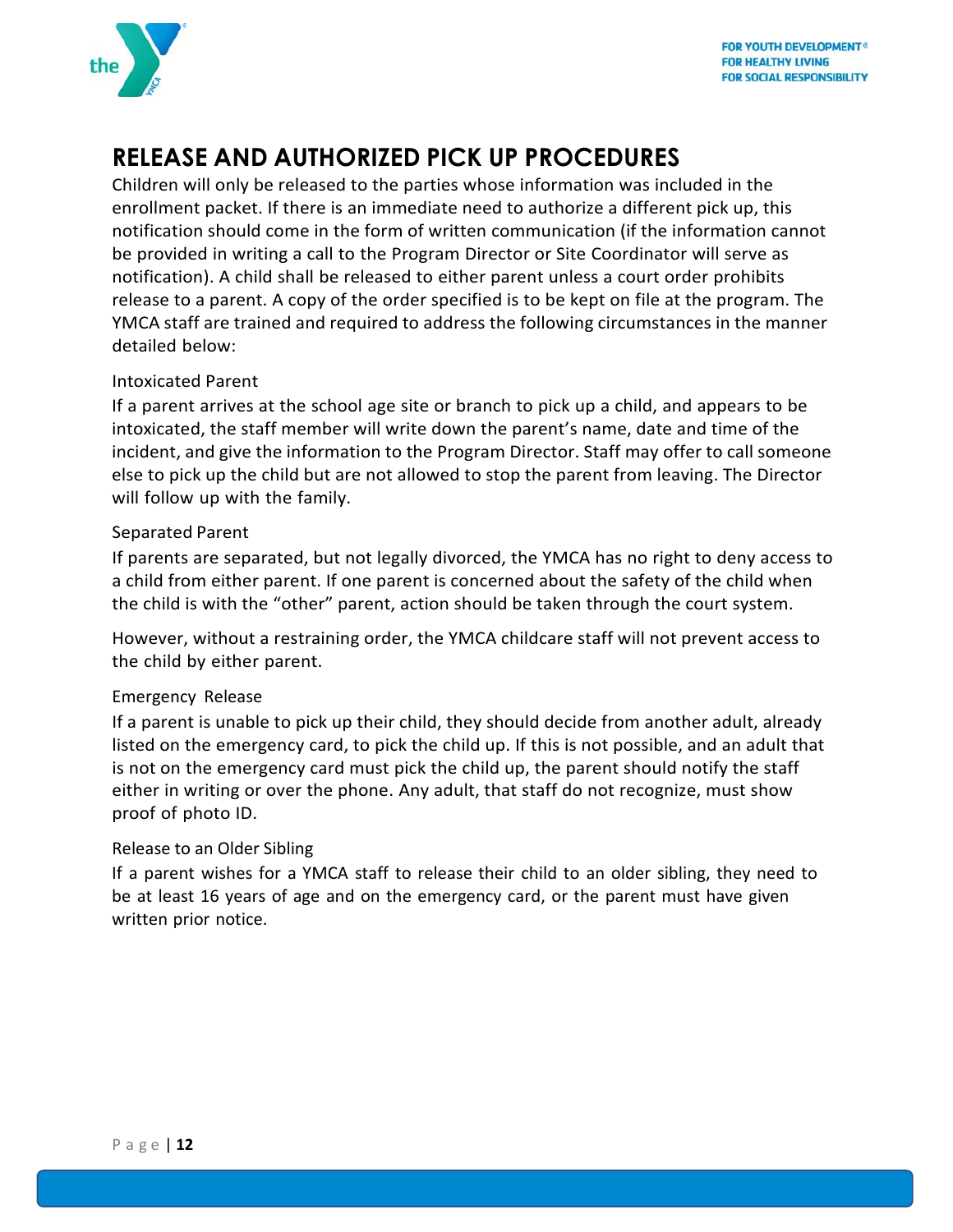

# <span id="page-13-0"></span>**GRIEVANCES**

We believe that communication is key for a strong teacher/family relationship. If a concern arises while your child is enrolled, we recommend the following suggestions:

Talk with the child's teacher or the program director. Try to not "drop in" to talk. Schedule a time that is convenient for both of you so you can give your undivided attention. Be clear on what your question is about. State the nature of the concern and what you would like to see happen. Be sure that when you are finished, you both are clear about what you have discussed and the desired outcomes including time frames.

# <span id="page-13-1"></span>**WITHDRAWAL PROCEDURES**

If you are planning on leaving the program, you are responsible for giving a two-week advanced notice. If a parent withdraws a child without two weeks advance notice, the family is responsible for paying for two full weeks. Two weeks un-notified absence is considered grounds for termination.

<span id="page-13-2"></span>Disenrollment Policy:

Due to the nature of our programming cycles, children who are removed from a YMCA program because of noncompliance with our outlined Behavior Management Policy will not be eligible to enroll in future programs (i.e. *Winter Break Day Camp, Spring Break Day Camp, Summer Day Camp, Before and After School Programming*) for a minimum of 6 months from date of disenrollment. After that timeframe has past, a redetermination will be made at the discretion of the Program Director. When a family wishes to re-register, a meeting with the Program Director must take place prior to program starting to discuss expectations and a trial period.

### <span id="page-13-3"></span>Suspension from School

If a child is suspended from school, our programs will align with the school and the student will not be able to attend programs on the days of suspension. Tuition will not be prorated during this time.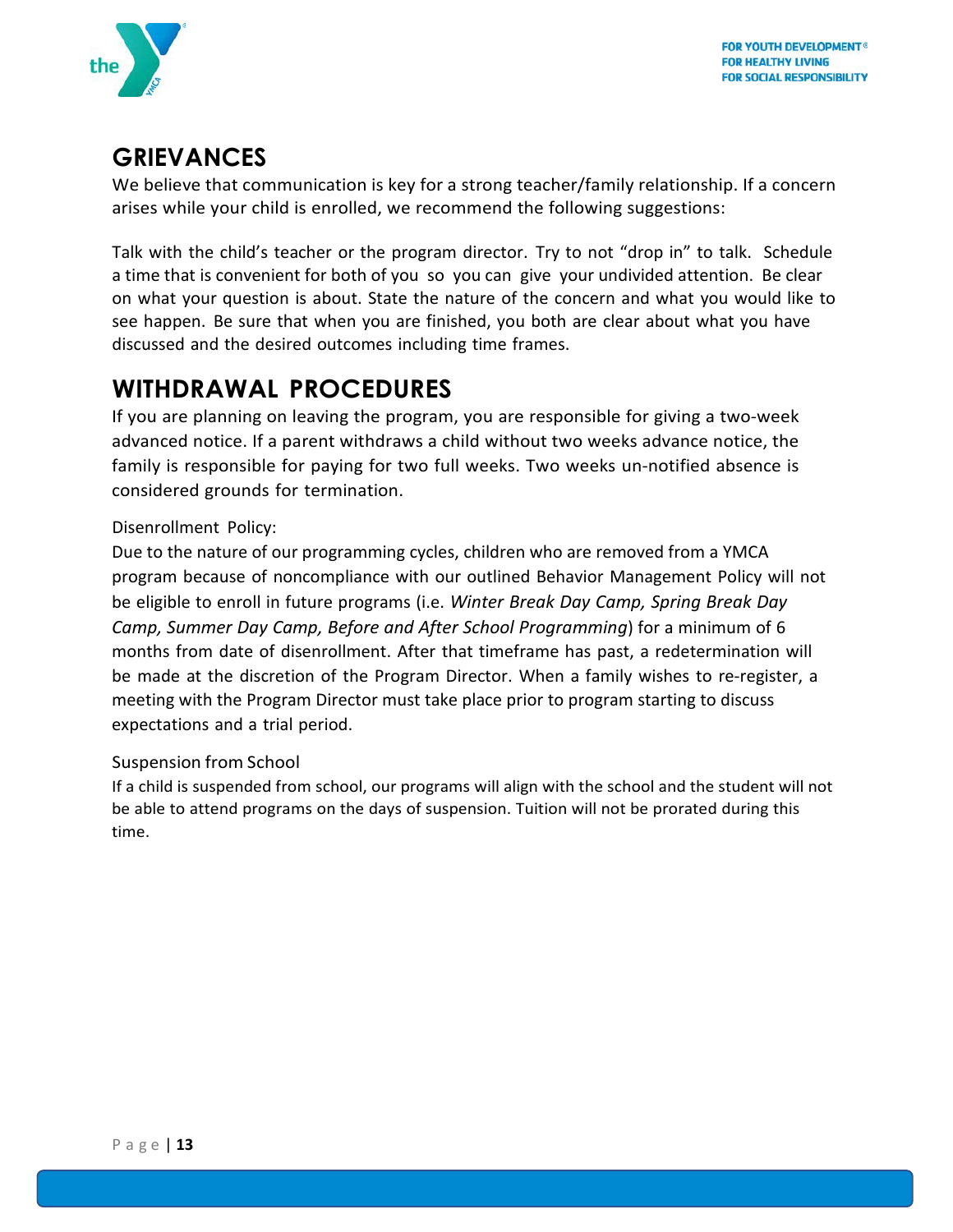

## <span id="page-14-0"></span>**PROGRAM EXPEREINCE**

### <span id="page-14-1"></span>YMCA Membership

Each YMCA offers a variety of programs for family members as well as memberships for individuals and families. We encourage childcare families to take this opportunity to plan for healthy, fun activities together. Through fitness/wellness activities families can become healthier and grow closer when the family comes to the Y together. Children enrolled full time, will receive a Youth Program Membership to the YMCA for as long as they are enrolled full time. Families are responsible for acquiring paperwork through the childcare director or YMCA membership department

### <span id="page-14-2"></span>Curriculum

Each program location will have a monthly curriculum posted (made available) at or near the parent communication area. Our teams work to incorporate opportunities for youth voice and youth choice. We include monthly themes to keep the program experience engaging. Our days adapt to the needs of the children, however our goal is to provide the range of activities in a meaningful dosage. The information listed here describes the minimum amount we strive to spend on each of the subjects.

| Components              | Dosage      | Purpose/Experience                                                                                                                                                                                                               |
|-------------------------|-------------|----------------------------------------------------------------------------------------------------------------------------------------------------------------------------------------------------------------------------------|
| STEM/STEAM              | 30min/Daily | To create opportunities for<br>participants to experience activities<br>which incorporate science, technology,<br>engineering (art) and math. These<br>activities are hands on experiences<br>which allow for reflection/review. |
| Academic Enrichment     | 20min/Daily | Children are provided a chance to<br>focus on homework and school-based<br>work. Children who do not have<br>homework will have activities focused<br>on reading time, math practices,<br>critical thinking and problem solving. |
| <b>Outdoor Activity</b> | 30 min      | The YMCA minimum standard for daily<br>outdoor time is 30min. During<br>outdoor time, children should be<br>engaged physical activity and<br>interactive games. Outdoor time is<br>always weather permitting.                    |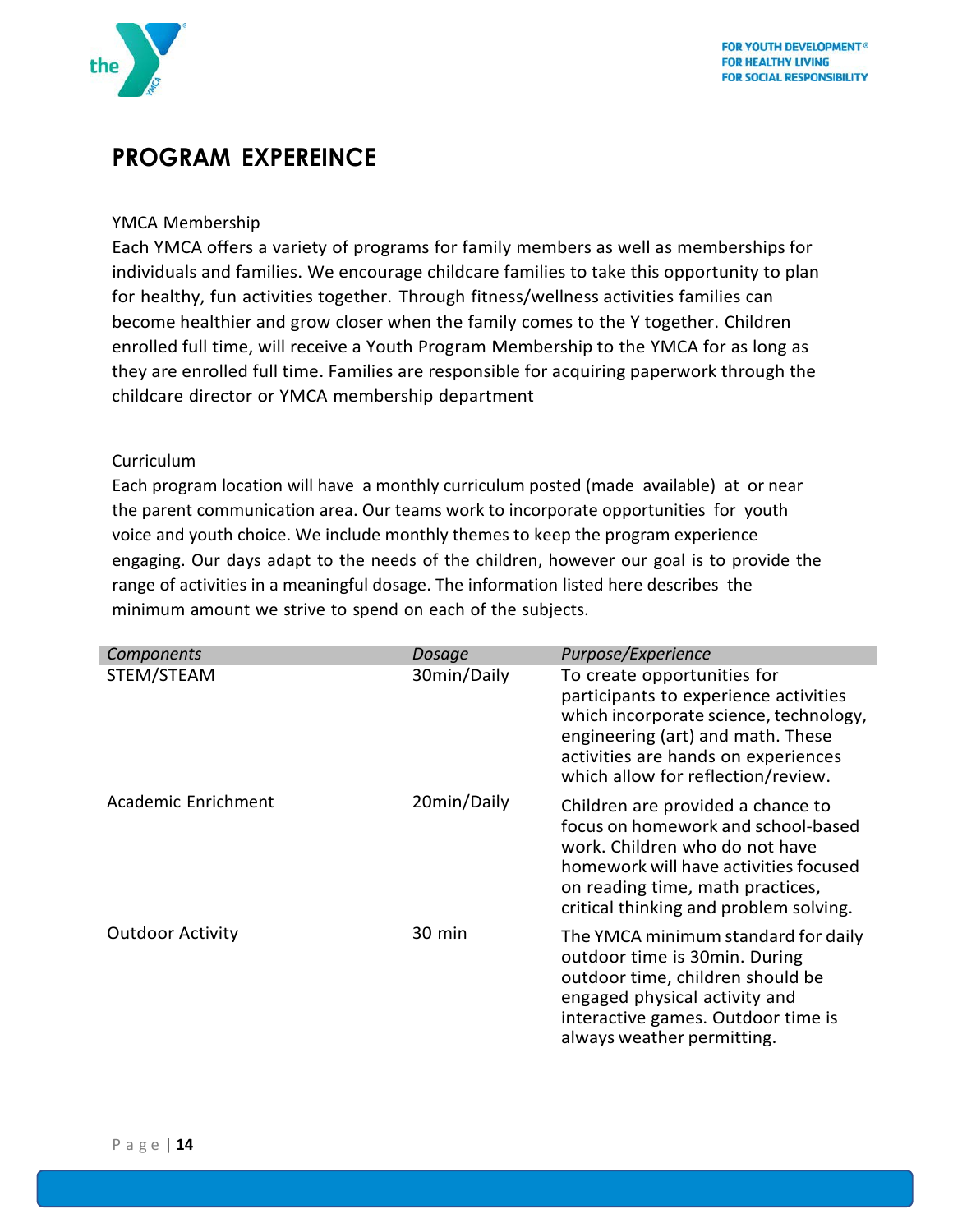

| Youth Choice/Youth Voice     | 30min/daily            | Activities focused on what is of<br>interest to the children; use this time<br>to complete reflection conversation<br>and determine how to support them<br>in developing new activities. This<br>time is also dedicated to<br>implementing the youth voice, youth<br>choice activities. |
|------------------------------|------------------------|-----------------------------------------------------------------------------------------------------------------------------------------------------------------------------------------------------------------------------------------------------------------------------------------|
| <b>Huddles</b>               | 15 <sub>min</sub>      | Huddle time the opportunity to<br>connect with your groups and discuss<br>pertinent details of the day. This time<br>may also be used to discuss any<br>behavior guidance pieces.                                                                                                       |
| <b>Background Activities</b> | Opening<br>and Closing | These are activities which open and<br>close the program typically they are<br>center based and mostly implemented<br>to transition the program after the<br>school day or wind down the day of<br>activities.                                                                          |

### <span id="page-15-0"></span>Outdoor Time

The YMCA encourages lifelong healthy habits; therefore, we are committed to providing a minimum of 30 minutes of outdoor time daily. While our licensing commitment is only to ensure outdoor time is occurring for programs operating 3+ hours, we strive to make this experience and integral part of our programs. Outdoor time is an important part of the program; children may only be excluded from this time if they have a doctor's note or in cases where program leadership has identified an immediate threat to the child's wellbeing.

Outdoor time is always weather permitting. In the case programs are unable to use outdoor space, this time may be substituted with other physical activity space and/or activities.

Prior to going outdoors staff are required to ensure the safety of the area.

### <span id="page-15-1"></span>Screen Time

The Y is committed to the well-being of the children in our communities. We are part of a national initiative led by YMCA of the USA, and adhere to the Healthy Eating, Physical Activity Standards. Screen time is permitted in limited dosage, short videos or movies (30 min or less per week and rated G only) content must be related to weekly theme or special event(s) and must include program director approval and parent notification. Parent notification can be met by including the details/activity on the curriculum calendar, if the information has not been made available on the calendar a notification must be sent.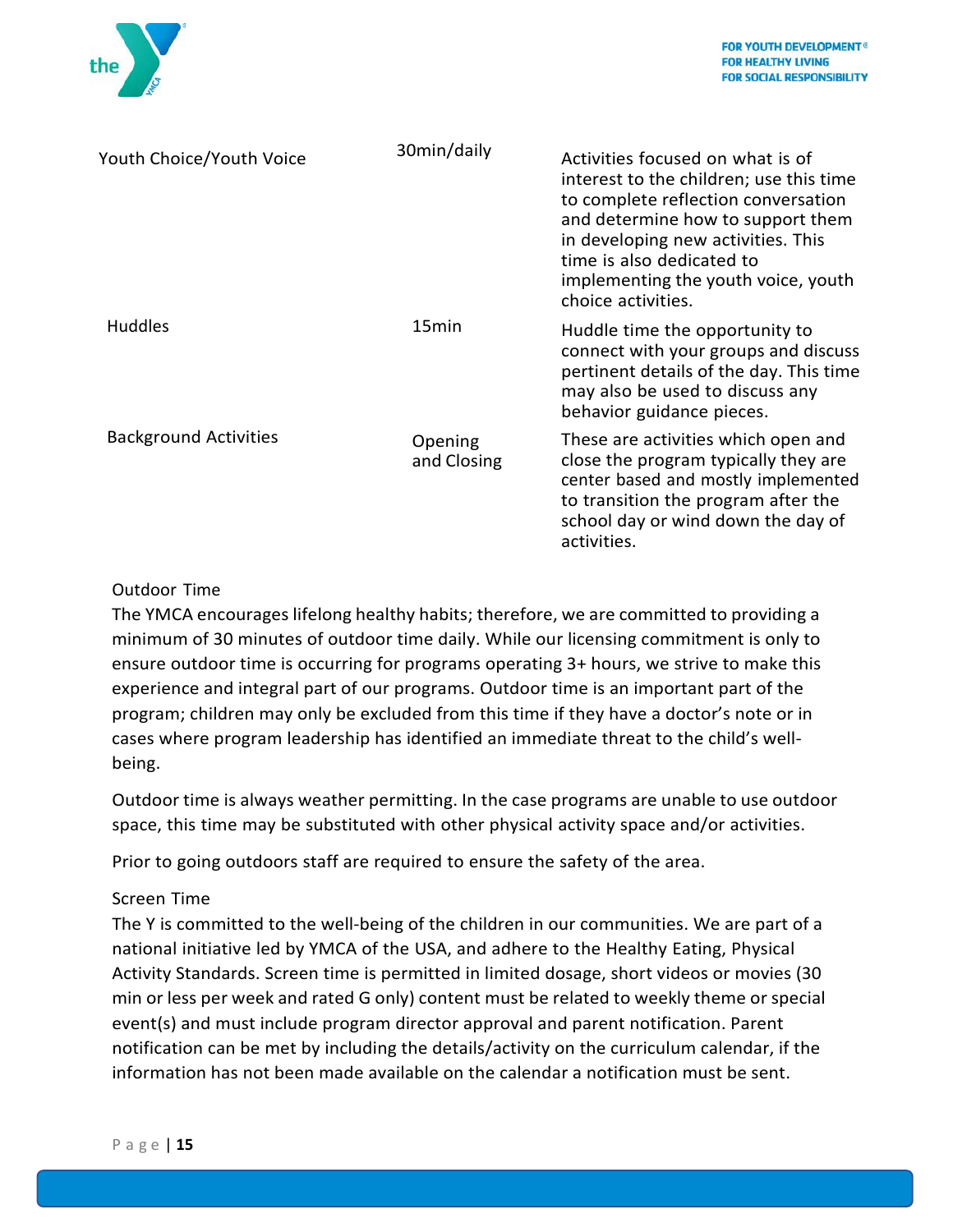

### <span id="page-16-0"></span>Field Trips

In the case a field trip has been planned, parents/guardians will be made aware of any field trips at least 14 calendars days prior to the field trip. All children must have a signed permission slip from the parents/guardians. This permission slip will provide details on the field trip, describing all travel details, intended experience and any meal information.

### <span id="page-16-1"></span>Restrooms

Participants attending our before and after school programs are expected to be able to use the restrooms independently. This is only adjusted when a further conversation with the program leadership has taken place and other supports/systems have been agreed to and established.

In serving the before and after school age group, the YMCA recognizes the importance of the child's privacy and therefore staff are only expected to support the child in very rare occasions for something minimal (possible helping to button pants once the child has made multiple efforts to do this independently).

### <span id="page-16-2"></span>Altering Appearance

Childcare staff members doing children's hair, adding nail polish, or other means of altering a child's appearance can be perceived differently from family to family. If a program requires long hair to be in a ponytail for swimming, or may have a hair salon in the dramatic play area etc. parent approval is required prior to engaging in the activity. We need to ensure we have parents' verbal consent to do the child's hair (comb out, braid, ponytails, etc.) or polishing nails, or any other means of altering a child's appearance.

### <span id="page-16-3"></span>Birthday Celebrations

In support of our core areas of focus, the YMCA celebrates the milestones of each child in our program. Our locations strive to acknowledge a child's birthday in a way which supports creating equitable experiences and lifelong healthy habits. We serve a diverse community which means every child may have varying access to resources and may also have different personal needs and dietary restrictions. For this we discourage families from bringing in items such as goody bags, homemade sweets and snacks. We ask that families work in coordination with the program leadership to determine what celebratory items are most appropriate for the program. This may mean encouraging families to bring in items which enhance the curriculum and enrichment activities.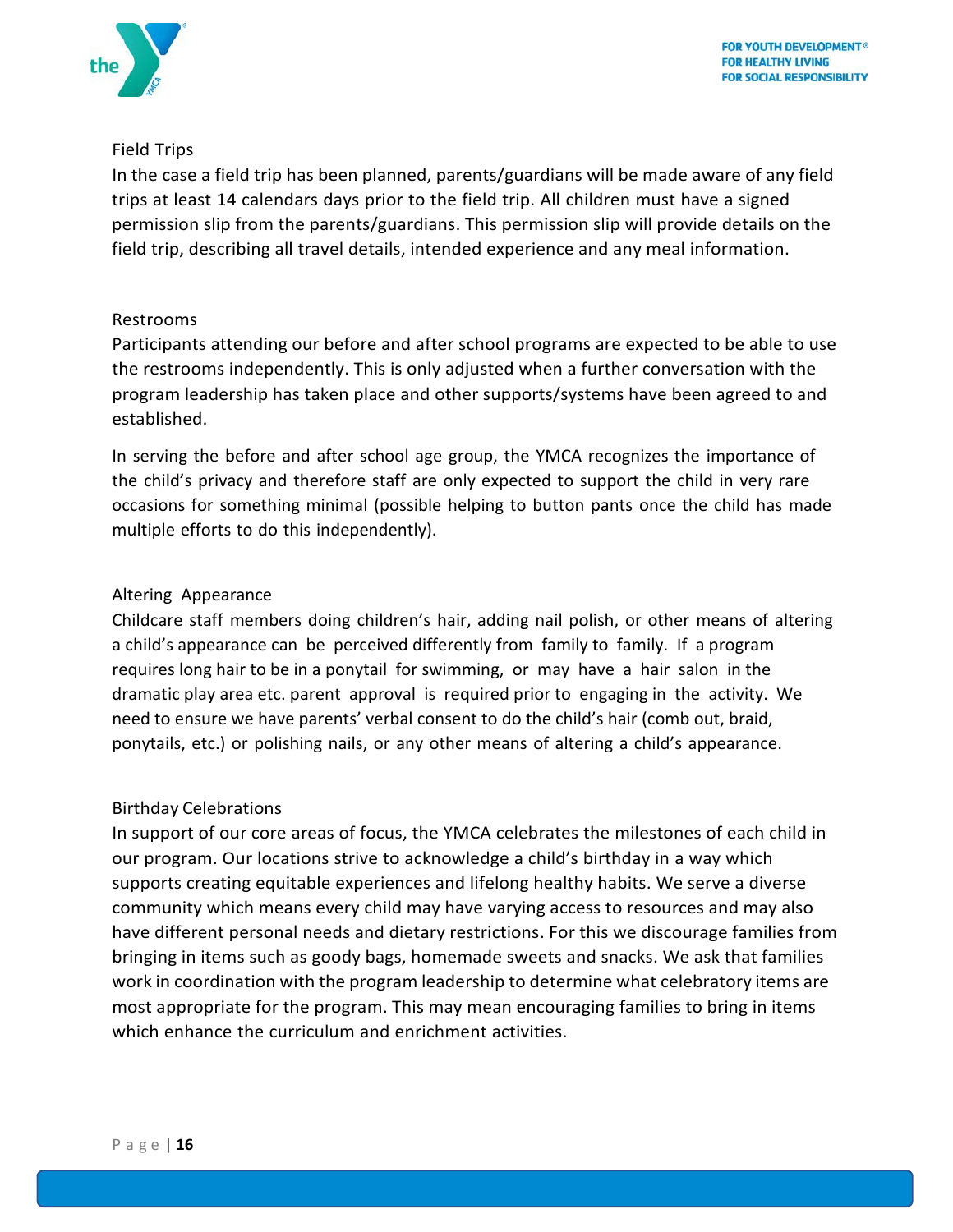

### <span id="page-17-0"></span>Bringing Items from Home

The nature of our before and after school program allows children to experience a variety of engaging activities while in attendance, for this setting its best to minimize distractions by discouraging items from home. We thoughtfully plan days when students may be encouraged to bring items in to share with others. Out of respect for the activities taking place in the program, the connections amongst peers, and to ensure things are kept safely, we ask that children refrain from bringing items. Should they come to the program with an item from home, we will ask them to keep it stowed away with their belongings until they are picked up (unless it is a share day).

### <span id="page-17-1"></span>Lost and Found

The YMCA will not be held responsible for lost items. A School Age lost and found box will be made available during programming. Please check with staff if you need assistance. Unclaimed lost and found property will be kept for one week and then donated to local charities.

Should a child require the support of an item, the family should have a conversation with the program leadership to address this in a collaborative manner.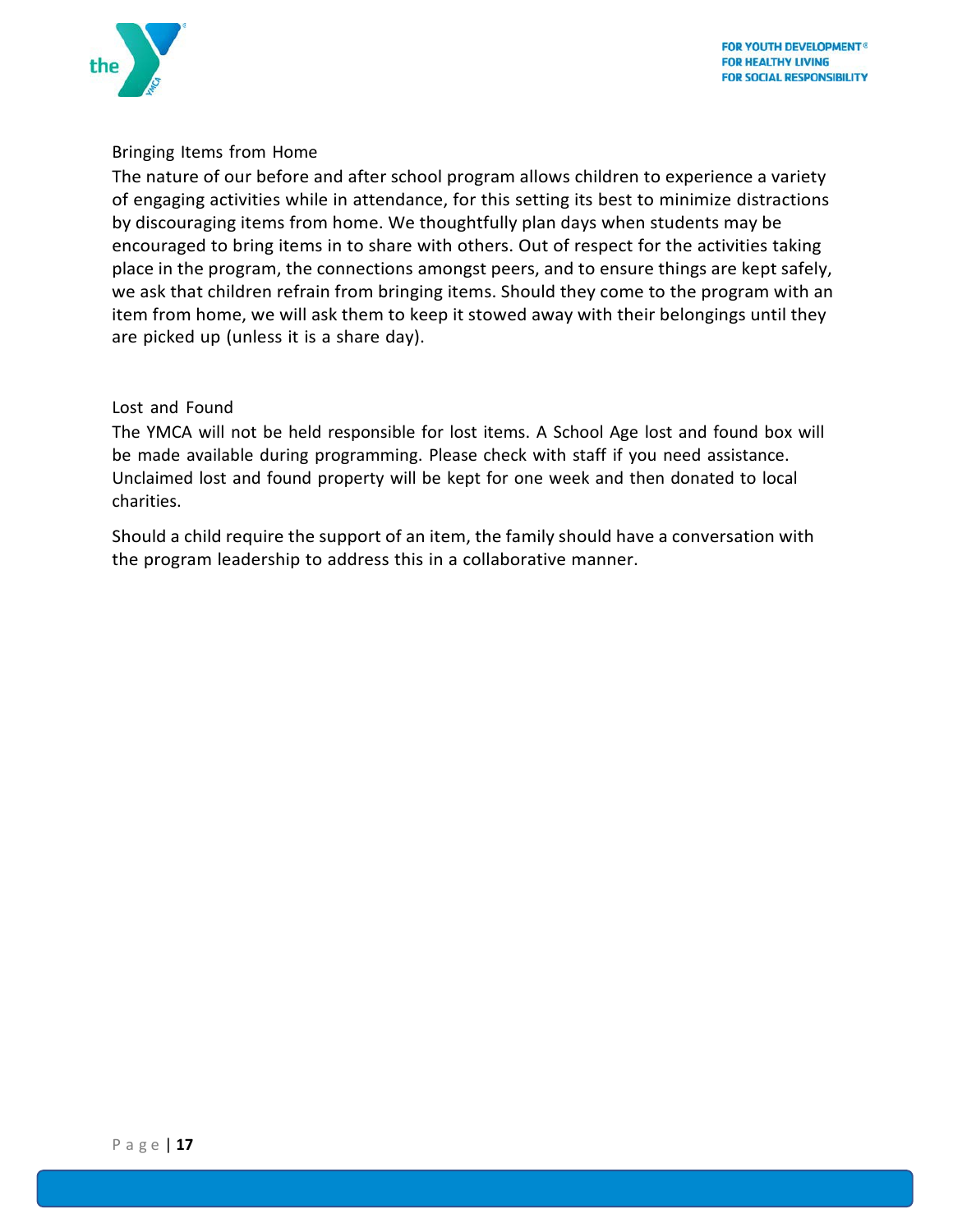

# <span id="page-18-0"></span>**PARENT/GUARDIAN INVOLVMENT AND COMMUNITICATION**

The YMCA is committed to maintaining close, positive relationships with the parents of every child enrolled in our program. We strive to include family culture, language, and experiences as part of our curriculum and daily routines. Staff are required to communicate daily with the families and other staff members, in a positive and professional manner.

General information as it relates to the classroom/program experience should be shared during parent interactions discussing things related to the child's overall experience in programming. If a child is admitted to the program requiring special accommodations a daily report describing the following information must be shared with the parent:

- Food intake; time, type of food, and amount eaten.
- Developmental milestones.
- Changes in the child's usual behaviors.

We want to encourage participation and awareness of our program experience. Teams are expected to work collaboratively to send out regular communication. Communication should come in various forms:

- Overall program updates, highlights and needs (typically done in newsletter format) monthly at minimum.
- Program specific curriculum, events, updates, highlights, and needs (typically offered by way of program communication areas).
- Memos and notifications for immediate needs and program changes.
- Volunteer opportunities (typically offered in a "Ways to Engage" board/communication area)
- Ouch reports (Parents will be notified the same day an incident or injury has occurred.
- Field Trips
- Changes to program operations such as holidays and closures.

Photos of children taken by the YMCA and/or taken by the family are not to be shared on social media unless we have written consent from the families of all children in the photo. Family members may be reminded by the staff that they will not be able to take the photo if other children in the picture should not be photographed. The program director will have a list of children approved to be photographed.

Hello Cards, are posted in each programming site to help families identify their child's caregivers and program staff. Each staff member will have their Picture and Information posted within their first week of work, this is a great way for families, guests and volunteers to meet and learn more about our team.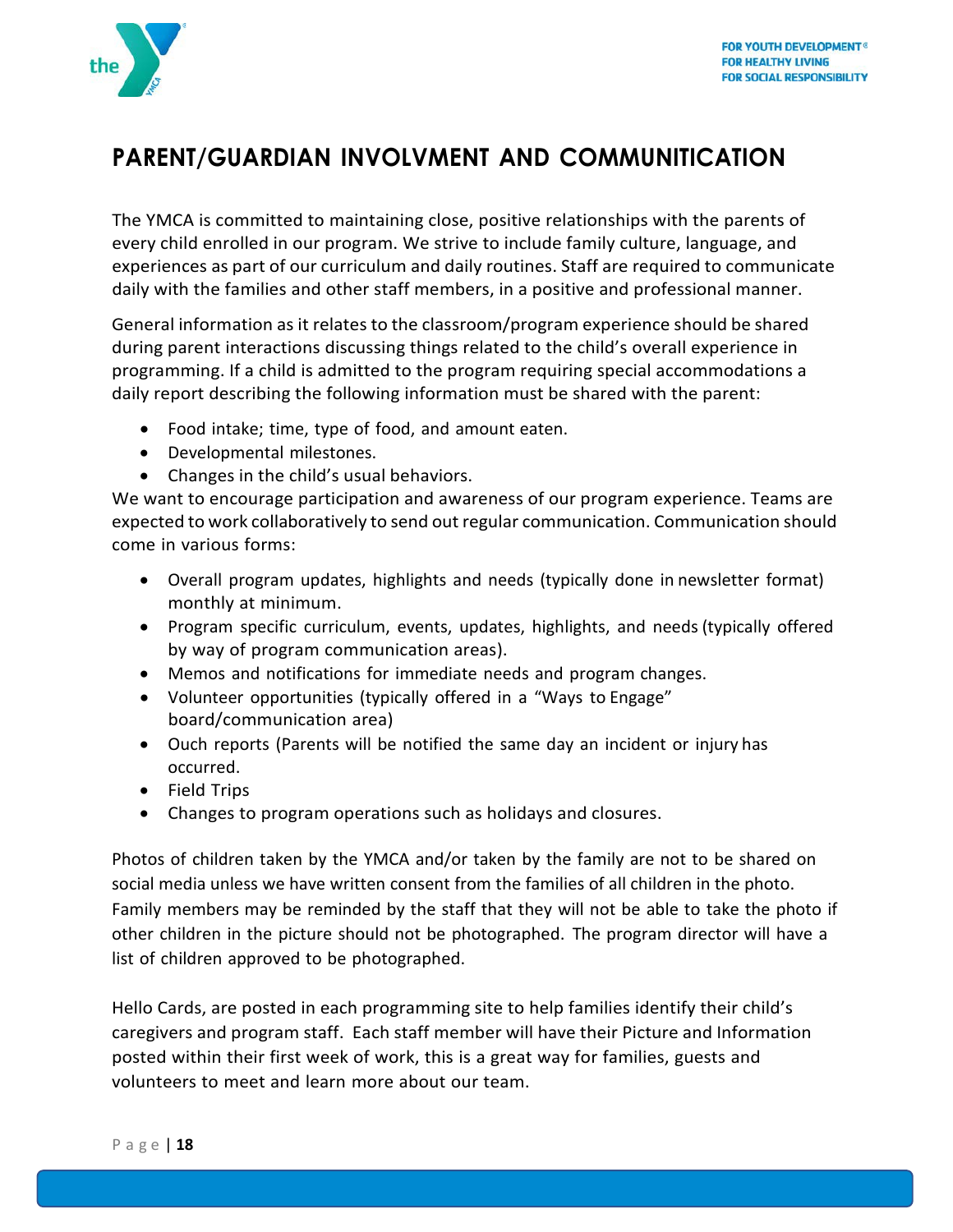

# <span id="page-19-0"></span>**MULTICULTURAL AND GENDER FREE ENVIRONMENT**

The YMCA encourages diversity within our program. We offer an anti-bias curriculum and encourage families to share their cultures with the children. Books, activities, posters and foods provide the children with a chance to experience a range culture.

### <span id="page-19-1"></span>Inclusion

The YMCA is inclusive and makes every attempt to reasonably accommodate any child based on whatever their needs may be. Whenever possible, YMCA school age programs will work in partnership with the families to ensure an impactful experience may be provided for any child who needs extra support and attention for developmental and/or physical growth. We are open to working with any additional professional supports which have been secured by the parents. Our goal is to work together to create thoughtful approaches that are in the best interest of the child. At the time of enrollment, families are expected to share additional information about their child's needs with the staff. Program Directors will review all child enrollment information including the Health and Behavioral Notification form and communicate this information to staff.

### <span id="page-19-2"></span>Therapy

At times students may be scheduled for behavioral, physical, occupational or speech therapy. YMCA school age programs will make every effort to accommodate therapists and to make time and space available for treatments. If a child receives therapy, parents must contact the program prior to treatment so they can schedule treatment times that are most appropriate for the student, as well as the other program participants. A visible space must be used. Therapist must sign in and out in volunteer logbook.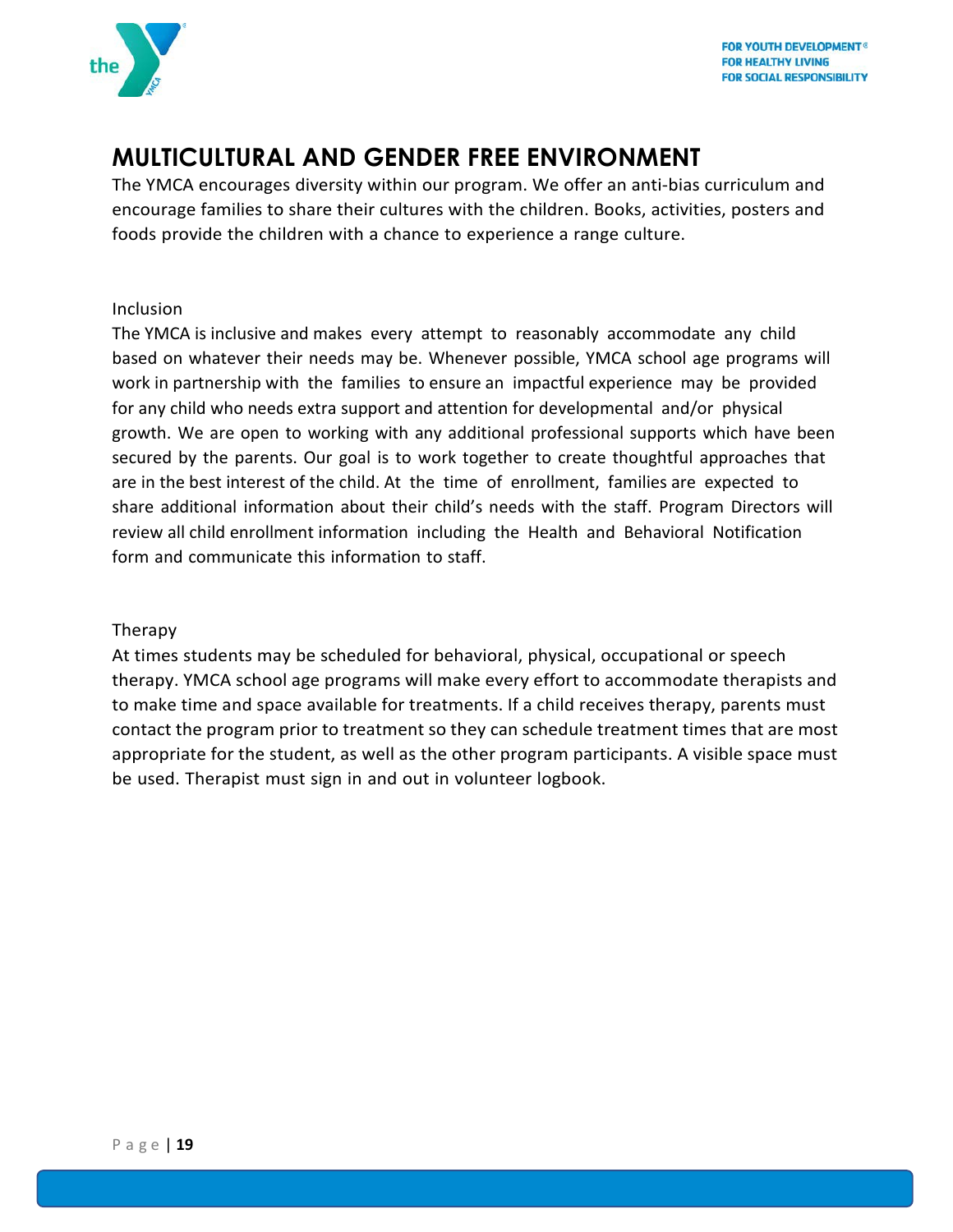

# <span id="page-20-0"></span>**HEALTH AND SAFETY STANDARDS**

### <span id="page-20-1"></span>Supervision

The program shall always provide appropriate care and supervision by sight and sound of children. SCHOOL AGE CHILDREN, defined as a child that is eligible to attend kindergarten through 12 years, there shall be one staff person for every 18 children (or less) as outlined by Michigan Child Care Licensing.

### <span id="page-20-2"></span>Behavior Management

Self-management skills and positive social interactions among children and adults are encouraged and maximize everyone's enjoyment of the program. Y programs use positive guidance methodsincluding reminders, distraction, logical consequences and redirection. Children are expected to support the classroom experience by adhering to the following guidelines:

- Consistent rules are clearly stated. Children are expected to work and play within known limits.
- Behavior expected of children is age appropriate and according to their developmental level.

An atmosphere of trust is established for children to know that they will notbe hurt nor allowed to hurt others. Staff members strive to help children become acquainted with themselves and their feelings. This will help them learn to cope with their feelings and control them responsibly.

When a child's ongoing challenging behavior must be addressed, we will assess the function of the behavior. We will work with the family and we are open to working with families who have sought out professional support to develop an individualized plan to address the behavior as needed. Included will be positive behavior support strategies to help the child be successful. Repeatedly disruptive or dangerous behavior may result in loss of privileges or activities, suspension or termination from the program.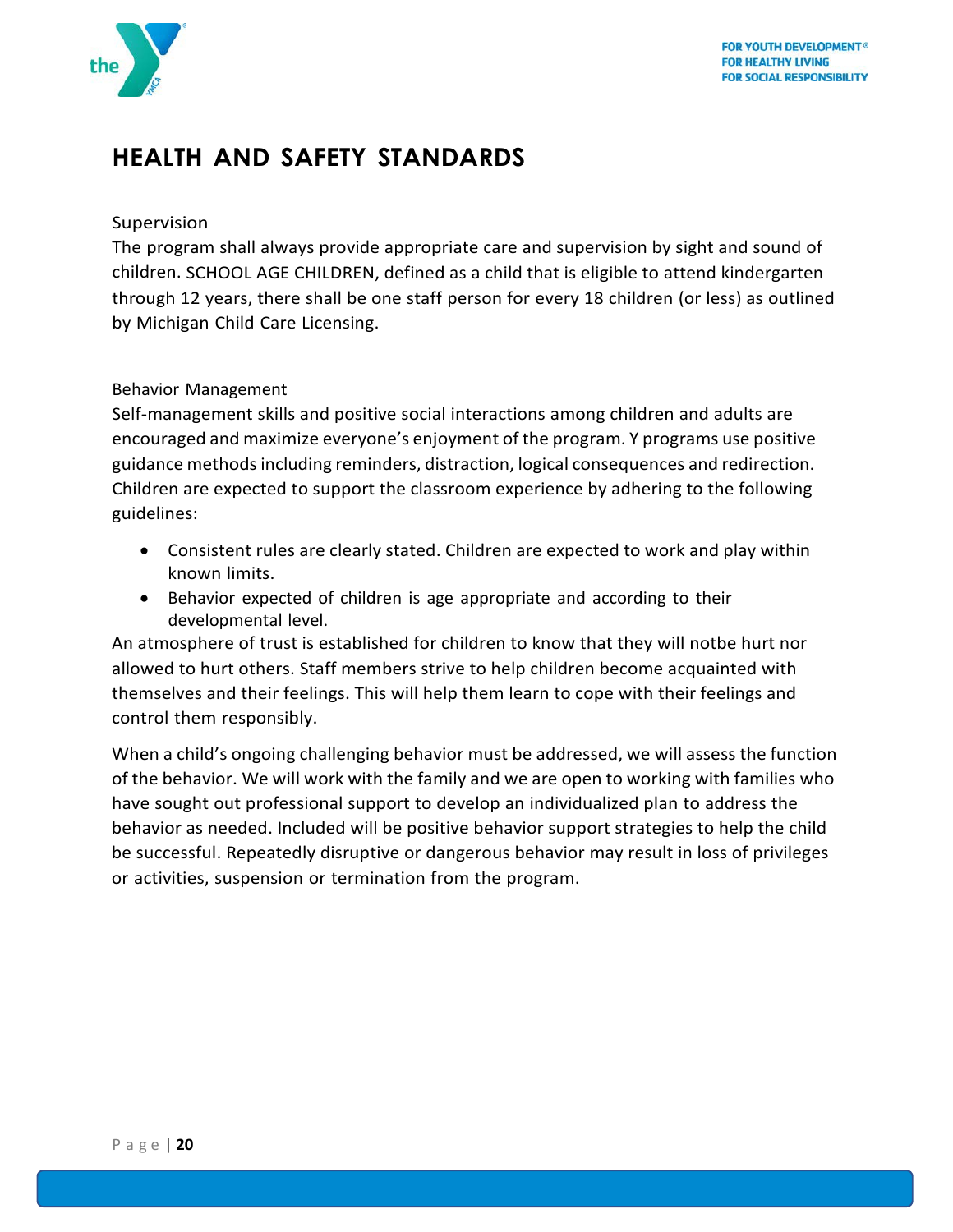

### <span id="page-21-0"></span>Medication

The program will administer prescription and over the counter medication with written consent of the parent/guardian and the child's health care provider once a day. Nonprescription, over the counter medication may only be given according to the directions on the label.

All medication must be stored in its original container with the label attached. The label must list:

- Child's first and last name
- Physician's name
- Name and strength of the medication
- Instructions
- Date the prescription was filled
- Expiration date

The Program will administer:

- Antihistamines/decongestants
- Cough suppressants
- Topical skin ointments
- Fever reducing medications will not be administered for fevers due to illness.

All medications will be checked for expiration upon administration. Expired medications will be returned to the parent for disposal. Any left medications will be destroyed or disposed.

### <span id="page-21-1"></span>Communicable Diseases

To provide a healthy and engaging environment, staff will handle any case of communicable diseases in the following manner:

- Fever 100 by mouth and 99 under arm (one-degree calibration) will require a callto the family for the child to be picked up, this guideline follows the recommendations of the CDC.
- Diarrhea (2) loose, watery stools (even if no other sign is noted)- call parent for consult, if no explanation remove child from program/encourage pick up
- Any vomiting (exceptions for burp up) will require a call to the family to havethe child picked up.
- Rash (any rash) already known to parents do not call parents- unless there is a difference in appearance.
- Bodily drainage (even with no other symptoms) will require a call to the family and for the child to be picked up.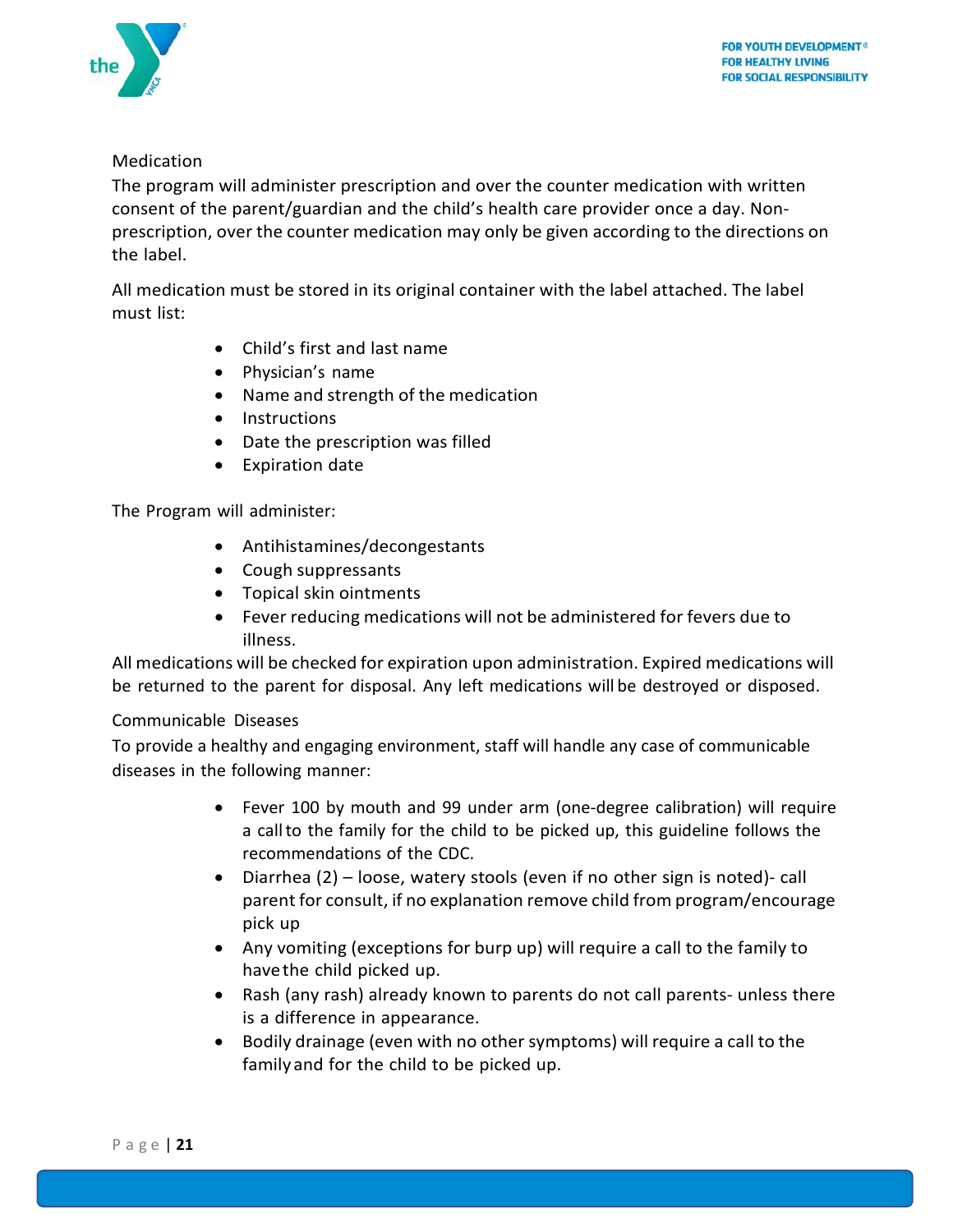

The Program leadership reserves the right to decide whether a child is healthy enough to be in programming; the site leadership works closely with the headquarter office representative to ensure there is thorough consideration in these cases.

We reserve the right to remove a child from programming in the case of concernfordisease exposure.

Returning to Program:

- Child must be symptom free for 24 hours to return to program.
- Temperature has been below 100 degrees for 24 hours without Tylenol or aspirin.
- Having taken an antibiotic for at least 24 hours, if prescribed.
- It has been 24 hours since the last episode of vomiting or diarrhea, without medication.
- The nasal discharge is not thick, yellow, and/or green.
- Eyes are no longer discharging, or the condition has been treated with an antibiotic for 24 hours.
- The rash has subsided, or the physician has determined that the rash is not contagious.

### <span id="page-22-0"></span>Lice Procedures

Children are exposed to many things in their environment leaving them vulnerable to many circumstance, one common occurrence is lice. When handling a lice situation our programs follow the steps listed below.

If parent notifies the program after child has attended programming:

- Clean Materials immediately soft spongy absorbent
- Post notifications of exposure (always include a footnoted date)
- Post at the site on entry and exit doors- classroom specific door of parent communication area.

When appropriate (large exposures) an email notification may be sent. Any email communication sent to describe communicable disease and/or lice must be approved by the association licensing representative.

When the child returns to the program the lead program staff will complete alouse check before being permitted to attend program.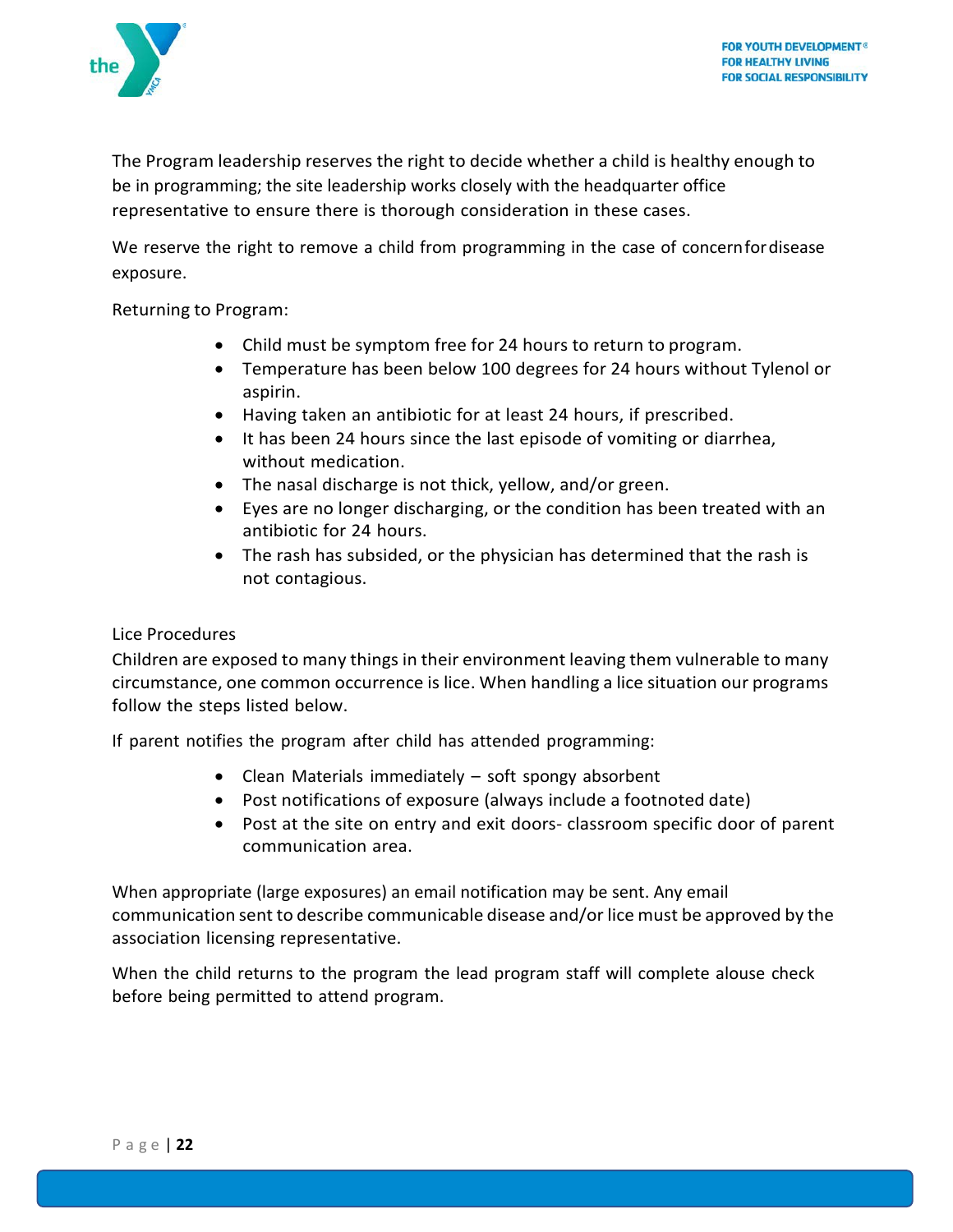

### <span id="page-23-0"></span>Pest Management

Each program will have a pest management plan when pesticide applications should occur in the building (to be done by the school district). The plan will include the following:

- An annual notification will be provided to the parents, informing them that they will receive advance notice of pesticide applications.
- The notifications shall specify two methods by which the advance notice of pesticide application will be given (e-mail, newsletter, sign, etc.).
- The advance notice shall contain information about the pesticide, including the target pest or purpose, approximate location, date of the application, contact information at the center, and a toll-free number for a national pesticide information center recognized by the Michigan Department of Agriculture.

Liquid spray or aerosol insecticide applications may not be performed in a room of a childcare program unless the room will be unoccupied by children for no less than 4 hours or longer, if required by the pesticide label use directions

### <span id="page-23-1"></span>Meals

Mealtime allows children the chance to make healthy choices, develop relationships, and practice self-help skills. It is also a time for socializing, using table etiquette and learning about nutrition and new foods. Children participate in helping with meal set-up, as well as serving their own food. Meals are served family style with adults sitting at the table, fostering socialization.

The daily meal program includes breakfast for the morning school age program, and snack for the afternoon school age program. The menus and portions will follow nutritional guidelines established by the U. S. Department of Agriculture. A current menu will be posted. Food served in our program will be primarily low-sugar and low fat in nature. Low fat (1%) or nonfat milk is served. The program will ask families to refrain from bringing in sugar sweetened beverages (soda, energy drinks, sports drinks, powdered drinks, etc…) or fried foods for classroom parties and center events. Water will be available to children throughout the day and at every meal and snack.

Children with special dietary needs, such as those with allergies or diet restrictions, will work with the Child Care Director to accommodate those needs. All food allergies or restrictions must have a written doctor or family statement of the allergy/restriction on file.

Child Nutrition Programs are open to all eligible children and adults regardless of race, color, national origin, sex, age or handicap. Any person who believes he/she has been discriminated against, in any USDA-related activity, should write to the Secretary of Agriculture, Washington DC 20250.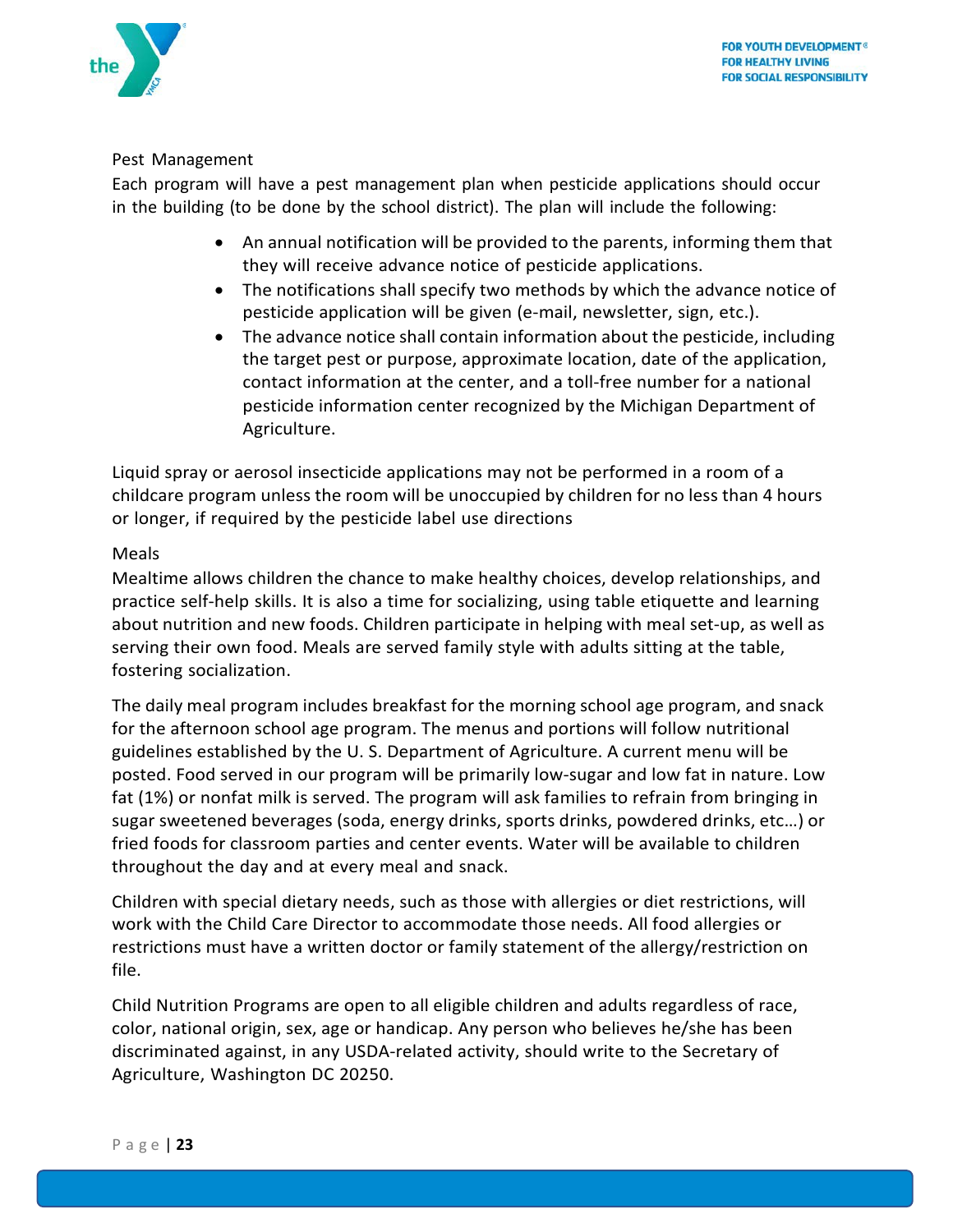

# <span id="page-24-0"></span>**EMERGENCY AND PREPARDNESS**

Staff members are trained in basic emergency procedures. This includes, fire evacuation, tornado, lock down, serious accident or injury, intruders, bomb threats and other natural or man-made disasters (inclement weather, gas leaks, chemical spill, electrical, heat, water, structural failure, etc.…). We will adhere to guidelines and recommendations from emergency personnel with regards to other emergencies and proper evacuation and protocols.

### <span id="page-24-1"></span>Fire Drills / Tornado Drills

Each room has emergency plans, routes, and procedures posted. The program practices fire drills and tornado drills on a regular basis.

### <span id="page-24-2"></span>First Aid Kits

First aid kits are in each program space. When leaving the program area, even going out of the school, staff will take along the first aid kit. Our staff is required to wear gloves whenever they are dealing with any bodily fluids. This includes, but is not limited to, blood, vomit, and fecal matter.

### <span id="page-24-3"></span>Accident/ Injury

For minor accidents (bump, scrape, etc.…), parents will be notified no later than the end of the day. In the event a child is seriously injured (head injury, excessive bleeding, broken limb, seizure, etc.), the parent will be notified immediately. If a child needs to go to the hospital via ambulance before the parent arrives, a staff member will accompany the child to the hospital until the parent arrives.

### <span id="page-24-4"></span>Incidents

Families will be verbally notified within one hour if an incident should occur while their child is in care of the program. An incident includes, but is not limited to, the following:

- A child is lost or left unsupervised.
- Alleged sexual contact between children or a child and a staff member or volunteer.
- Physical discipline of a child by a staff member or volunteer.

### <span id="page-24-5"></span>Evacuation and Relocation

The program will have a shelter-in-place/lock down plan (example: tornado, intruder) to keep children and staff in place inside the building, an on-site evacuation plan (example: fire, facility issue) and an off-site evacuation that will be directed by a government agency in the event of a threat (natural or man-made). Families will be notified of the relocation and reunification process by their program director. Children that require individual care will be assigned to a caregiver.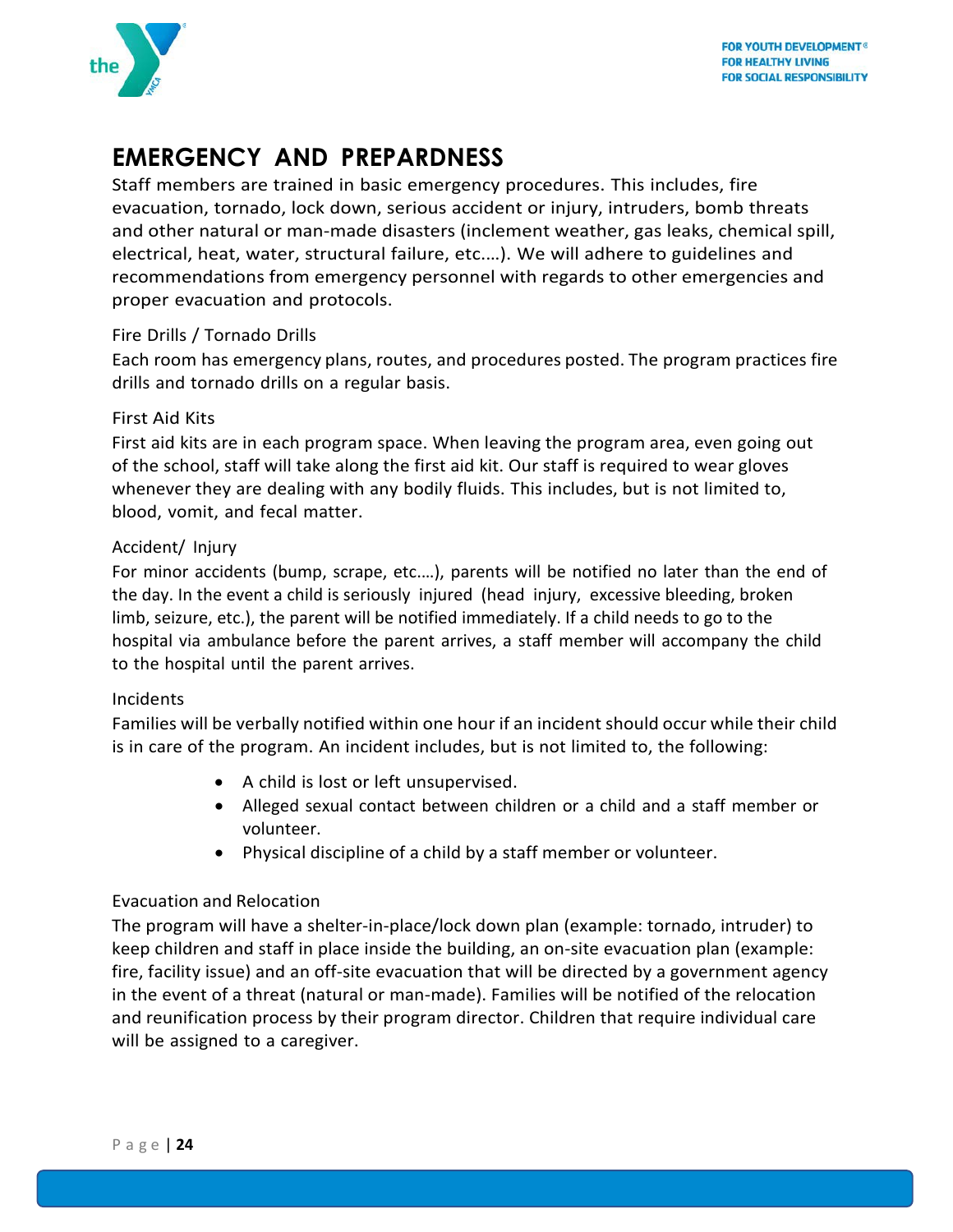

# <span id="page-25-0"></span>**STAFF/ VOLUNTEERS**

In all staffing decisions, every attempt will be made to hire the most competent and qualified people to work with children. Thorough screening and interviewing procedures will be consistently followed. All childcare staff will be required to submit to a criminal background check prior to offer of employment being made, which includes in and out of state felony and misdemeanor checks, sex offender clearance, and reference checks. Staff will also be required to submit proof of a negative TB test. In addition, staff will have blood borne pathogen, diversity, and child abuse and neglect prevention training. At a minimum, one person in the program, always, will be certified in CPR and First Aid. Staff hiring and promotion decisions will be made based on education and experience with children. Staff will be trained in youth development so that they are knowledgeable and able to intervene in situations involving safety, using a developmental approach.

### <span id="page-25-1"></span>Volunteers

Volunteers, including parents, are welcome and very much appreciated in YMCA programs. All volunteers are required to submit a criminal background check and have a Michigan State Police Sex Offender Registry clearance. Volunteers that give 4 hours or more of their time, per week, are also required to attend training sessions and show proof of a negative TB test. Volunteers are always supervised by the classroom teacher and/or director. Volunteers are a vital part of the childcare program and their help is greatly appreciated.

### <span id="page-25-2"></span>LARA Compliance/Regulation Management/Mandated Reporting

The YMCA provides childcare programs which are regulated by the State of Michigan, and therefore we work in partnership to provide the child care programs we offer. Our programs are regulated by the Department of Licensing and Regulatory Affairs (LARA), this entails being subject to interim visits which are utilized to check on the day to day operations of the program confirming our commitment to compliance. This also includes renewal visits which confirm our eligibility to maintain our licensing status, when an incident or compliant is received our sites are subject to special investigation visits.

Any time an incident occurs during the program operating hours, we are required to selfreport this information in order to maintain our commitment to partnership and transparency with the state licensing office. Types of incidents which may be reported include a child tripping over a shoelace all the way to a more serious injury or occurrence. The state makes the decision on whether to further investigate an incident, this investigation is done to identify the programs role in the occurrence. Investigations may include the state representative contacting the families involved.

Youth development staff are mandated reporters, therefore in alignment with the Child Protection Law, we will and are required to report any suspected child abuse/neglect.

More information on the LARA can be found at [www.michigan.gov/lara.](http://www.michigan.gov/lara)